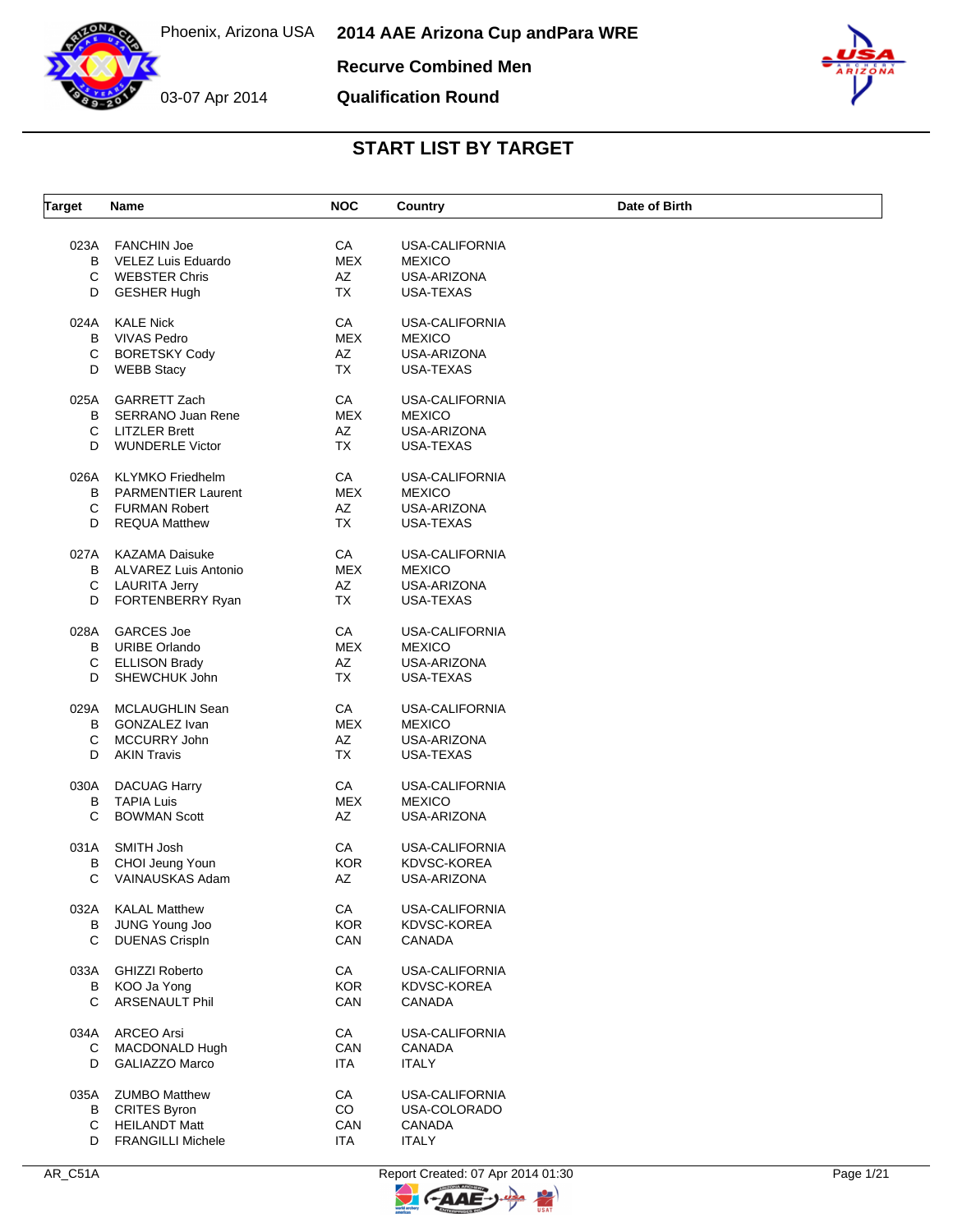

**Recurve Combined Men**

03-07 Apr 2014

### **Qualification Round**



| <b>Target</b> | Name                       | <b>NOC</b> | Country                       | Date of Birth |
|---------------|----------------------------|------------|-------------------------------|---------------|
|               |                            |            |                               |               |
| 036A          | LUND Bryan                 | СA         | <b>USA-CALIFORNIA</b>         |               |
| В             | <b>HENSON Tony</b>         | CO         | USA-COLORADO                  |               |
| С             | <b>TAMAI Fumihiro</b>      | <b>JPN</b> | <b>JAPAN</b>                  |               |
| D             | <b>MELOTTO Luca</b>        | <b>ITA</b> | <b>ITALY</b>                  |               |
| 037A          | <b>CUSICK Jeremiah</b>     | USA        | UNITED STATES                 |               |
| В             | DAVIS Adam                 | CO         | USA-COLORADO                  |               |
| С             | WATANABE Masayoshi         | <b>JPN</b> | <b>JAPAN</b>                  |               |
| D             | <b>MANDIA Massimiliano</b> | <b>ITA</b> | <b>ITALY</b>                  |               |
| 038A          | <b>KLIMITCHEK Collin</b>   | <b>USA</b> | UNITED STATES                 |               |
| в             | <b>TWOMBLY Gregory</b>     | CO         | USA-COLORADO                  |               |
| C             | <b>GARCIA Hector</b>       | COL        | <b>COLOMBIA</b>               |               |
| D             | <b>NESPOLI Mauro</b>       | <b>ITA</b> | <b>ITALY</b>                  |               |
| 039A          | <b>KAMINSKI Jake</b>       | <b>USA</b> | UNITED STATES                 |               |
| в             | <b>MORRIS Richard</b>      | <b>BAR</b> | <b>BARBADOS</b>               |               |
|               |                            |            |                               |               |
| С             | JIMÉNEZ Rubén              | <b>CRC</b> | <b>COSTA RICA</b>             |               |
| D             | <b>TONELLI Amedeo</b>      | <b>ITA</b> | <b>ITALY</b>                  |               |
| 040A          | <b>ALLEN Brent</b>         | CA         | <b>USA-CALIFORNIA</b>         |               |
| B             | AJIMA Yutaka               | <b>JPN</b> | <b>JAPAN</b>                  |               |
| С             | <b>TORRES Diego</b>        | COL        | <b>COLOMBIA</b>               |               |
| 041A          | <b>CHAN Harrison</b>       | CA         | USA-CALIFORNIA                |               |
| В             | <b>HAGLEY Dwight</b>       | <b>BAR</b> | <b>BARBADOS</b>               |               |
| C             | PACHECO Daniel             | COL        | <b>COLOMBIA</b>               |               |
| D             | <b>LAZAROFF Brett</b>      | NY         |                               |               |
|               |                            |            | <b>USA-NEW YORK</b>           |               |
| 042A          | YAMAGUCHI Nathan           | CA         | USA-CALIFORNIA                |               |
| В             | FIELD Brandon              | <b>BAR</b> | <b>BARBADOS</b>               |               |
| С             | <b>CASTRO Diego</b>        | <b>GUA</b> | <b>GUATEMALA</b>              |               |
| D             | MCGLYN Joseph              | NY.        | <b>USA-NEW YORK</b>           |               |
| 043A          | <b>SANTOS Magdiel</b>      | <b>BRA</b> | <b>BRAZIL</b>                 |               |
| В             | <b>HINES Timm</b>          | WA.        | USA-WASHINGTON                |               |
| С             | <b>BARILLAS Julio</b>      | <b>GUA</b> | <b>GUATEMALA</b>              |               |
| D             | PALUMBO Timothy            | <b>NY</b>  | <b>USA-NEW YORK</b>           |               |
|               |                            |            |                               |               |
| 044A          | <b>MCLAUGHLIN Daniel</b>   | CA         | <b>USA-CALIFORNIA</b>         |               |
| В             | <b>REZENDE Luciano</b>     | <b>BRA</b> | <b>BRAZIL</b>                 |               |
| С             | PARRILLA Olmo              | <b>GUA</b> | <b>GUATEMALA</b>              |               |
|               | 045A PAGUIA Raymond        | CA         | USA-CALIFORNIA                |               |
| В             | ANDERSON Jeff              | WA         | USA-WASHINGTON                |               |
| C             | <b>ELIASON Edwin</b>       | UT         | USA-UTAH                      |               |
| D             | JOHNSON Richard            | <b>CT</b>  | USA-CONNECTICUT               |               |
| 046A          | VACCARELLO Jason           | CA         | <b>USA-CALIFORNIA</b>         |               |
| В             | <b>ANDERSON Larry</b>      | WA         | USA-WASHINGTON                |               |
| C             | LUKOW Michael              | UT         | USA-UTAH                      |               |
| D             | <b>GAUVIN Rich</b>         | <b>CT</b>  | USA-CONNECTICUT               |               |
| 047A          | CASTILLO CRUZ Jaime Luis   | BC         | <b>MEXICO-BAJA CALIFORNIA</b> |               |
| В             | <b>GALLIFET Thomas</b>     | <b>FRA</b> | <b>FRANCE</b>                 |               |
| $\mathsf{C}$  | <b>GOVIER Daniel</b>       | WI         | USA-WISCONSIN                 |               |
|               |                            |            |                               |               |
|               | D PFISTER Jason            | OH         | USA-OHIO                      |               |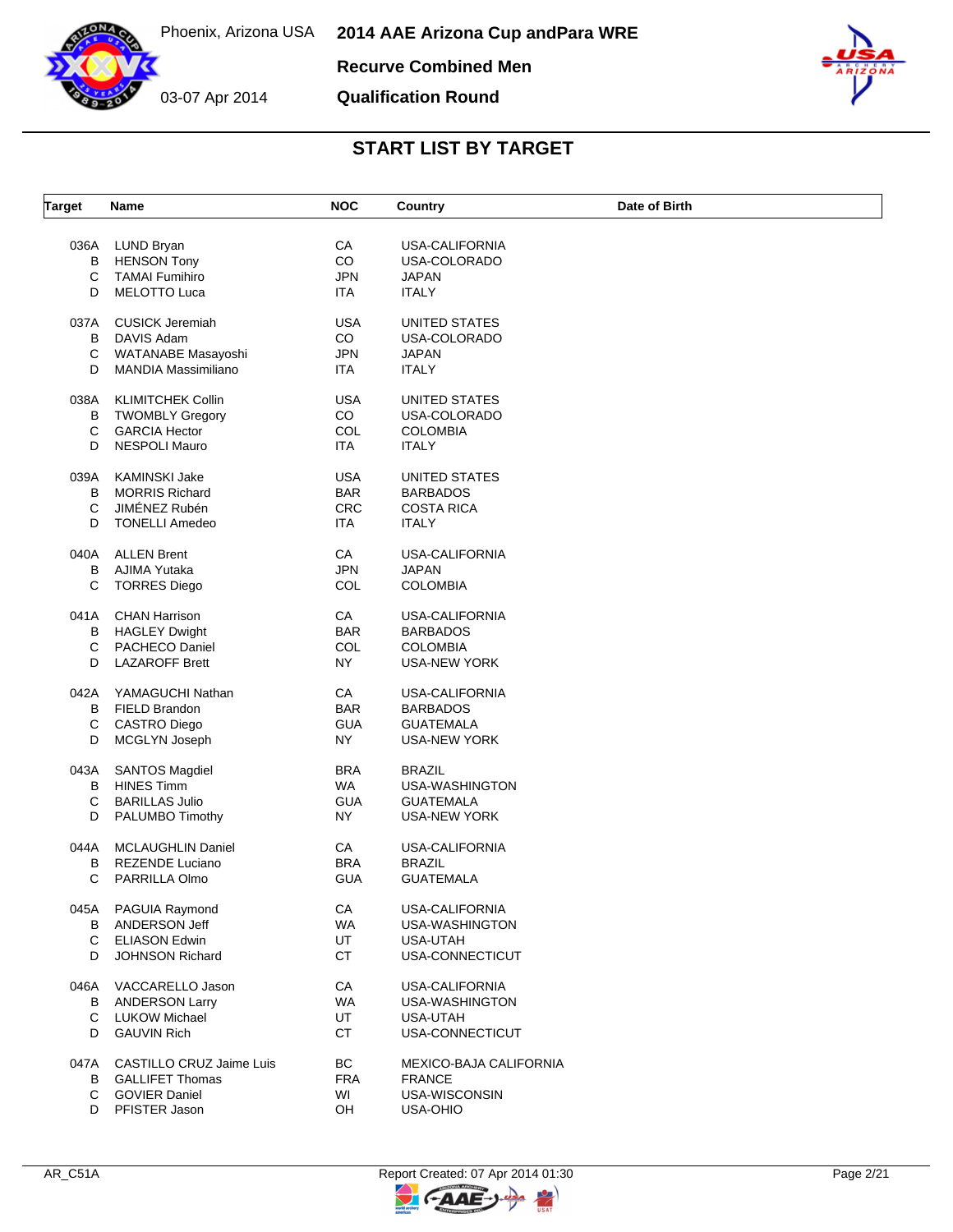

**Recurve Combined Men**

**Qualification Round**



| <b>Target</b> | Name                        | <b>NOC</b>               | Country                | Date of Birth |
|---------------|-----------------------------|--------------------------|------------------------|---------------|
| 048A          | <b>GURROLA Osvaldo</b>      | BC                       | MEXICO-BAJA CALIFORNIA |               |
| C             | <b>TIMPANARO Dennis</b>     | IL.                      | USA-ILLINOIS           |               |
| D             | <b>WUKIE Jacob</b>          | OH                       | <b>USA-OHIO</b>        |               |
|               |                             |                          |                        |               |
| 049A          | <b>WIFLER Alex</b>          | IL.                      | USA-ILLINOIS           |               |
| В             | <b>WOLFE Russell</b>        | OK                       | USA-OKLAHOMA           |               |
| C             | <b>BALDOWSKI S. Phillip</b> | GA                       | USA-GEORGIA            |               |
|               | 050A MARINO Anthony         | <b>NJ</b>                | USA-NEW JERSEY         |               |
| В             | <b>PERRY Robert</b>         | ID                       | USA-IDAHO              |               |
| C             | ALEXANDER Malcolm           | <b>GBR</b>               | <b>GREAT BRITAIN</b>   |               |
|               | 051A PAVLOV Vadim           |                          |                        |               |
| B             | <b>THORKILDSEN Steffen</b>  | <b>RUS</b><br><b>DEN</b> | <b>RUSSIA</b>          |               |
| C             |                             |                          | <b>DENMARK</b>         |               |
|               | <b>HILL Chris</b>           | <b>NV</b>                | USA-NEVADA             |               |
| 052A          | <b>ZAMORA Oldair</b>        | HG                       | MEXICO-HIDALGO         |               |
| B             | <b>AUBERT Thomas</b>        | <b>FRA</b>               | <b>FRANCE</b>          |               |
| $\mathsf{C}$  | <b>HALL John</b>            | FL.                      | USA-FLORIDA            |               |
| 054A          | SON Young Woo               | CA                       | USA-CALIFORNIA         |               |
| В             | <b>AGHILI Ardesher</b>      | AZ                       | USA-ARIZONA            |               |
| C             | <b>URIARTE Pablo</b>        | ВC                       | MEXICO-BAJA CALIFORNIA |               |
|               |                             |                          |                        |               |
| 055A          | <b>PARK David</b>           | CA                       | USA-CALIFORNIA         |               |
| B             | KIM Jin                     | CA                       | USA-CALIFORNIA         |               |
| C             | <b>ZAMORA Omar</b>          | <b>HG</b>                | MEXICO-HIDALGO         |               |
| D             | <b>INFANTE Luis Esteban</b> | <b>CH</b>                | MEXICO-COAHUILA        |               |
| 056A          | NITTA Kent                  | CA                       | USA-CALIFORNIA         |               |
| B             | <b>MATEO Andrew</b>         | AZ                       | USA-ARIZONA            |               |
| C             | <b>SHIN Andrew</b>          | CA                       | USA-CALIFORNIA         |               |
| D             | CRUZ REYEZ Jose Miguel      | HG                       | MEXICO-HIDALGO         |               |
| 057A          | <b>PLUMEAU Chris</b>        | CA                       | <b>USA-CALIFORNIA</b>  |               |
| В             | <b>COLE Donnie</b>          | AZ                       | USA-ARIZONA            |               |
| С             | <b>BISINGER Zackary</b>     | IA                       | USA-IOWA               |               |
| D             | CANO MENDEZ Jose Antonio    | DF                       | MEXICO-DF              |               |
| 058A          | CUNNINGHAM, JR. Daniel      | CA                       | USA-CALIFORNIA         |               |
| B             | <b>MILLER Caleb</b>         | CO                       | USA-COLORADO           |               |
| C             | <b>OLSON Alexander</b>      | IA                       | USA-IOWA               |               |
| D             | <b>LUMAN Chris</b>          | GA                       | USA-GEORGIA            |               |
|               |                             |                          |                        |               |
| 059A          | <b>PARK Kenneth</b>         | СA                       | USA-CALIFORNIA         |               |
| В             | MCMENEMAY Dillon            | NY.                      | <b>USA-NEW YORK</b>    |               |
| С             | KIM Min Ki                  | <b>USK</b>               | <b>USA-KOREA</b>       |               |
| D             | <b>KOLKE Josef</b>          | <b>WA</b>                | USA-WASHINGTON         |               |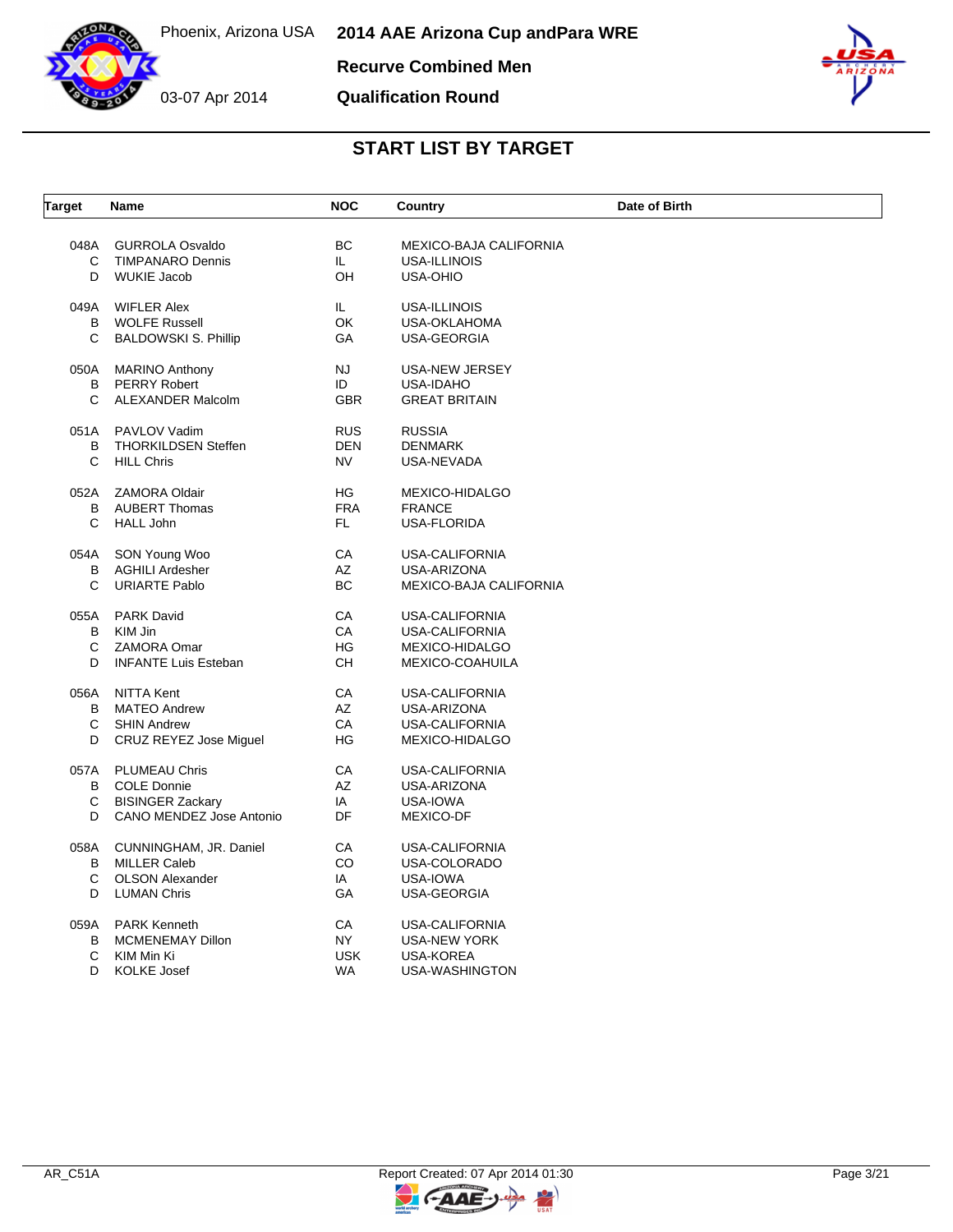



**Qualification Round**



| <b>Target</b> | Name                                   | <b>NOC</b> | Country               | Date of Birth |
|---------------|----------------------------------------|------------|-----------------------|---------------|
| 041A          | <b>MURPHY Rachael</b>                  | СA         | USA-CALIFORNIA        |               |
| B             | <b>ALEXANDER Katie</b>                 | AZ         | USA-ARIZONA           |               |
| C             | GONZALEZ Gina L.                       | <b>MEX</b> | <b>MEXICO</b>         |               |
| D             | <b>HARDY Jennifer</b>                  | TX         | <b>USA-TEXAS</b>      |               |
|               |                                        |            |                       |               |
| 042A          | <b>BOONE Ahnika</b>                    | СA         | USA-CALIFORNIA        |               |
| B             | <b>RAREBA Bethmarie</b>                | AZ         | USA-ARIZONA           |               |
| C             | <b>MURILLO Alba</b>                    | <b>MEX</b> | <b>MEXICO</b>         |               |
| D             | <b>EDWARDS Shannon</b>                 | <b>TX</b>  | USA-TEXAS             |               |
| 043A          | <b>MAITLAND Pamela</b>                 | CA         | <b>USA-CALIFORNIA</b> |               |
| В             | <b>STRICKLAND Ashley</b>               | AZ         | USA-ARIZONA           |               |
| C             | <b>GARCIA Mariana</b>                  | <b>MEX</b> | <b>MEXICO</b>         |               |
| D             | <b>KOEHL Heather</b>                   | TX         | USA-TEXAS             |               |
| 044A          | <b>STROUD Branduin</b>                 | CA         | <b>USA-CALIFORNIA</b> |               |
| B             | <b>OSTLING Turia</b>                   | AZ         | USA-ARIZONA           |               |
| C             | <b>BAYARDO Gabriela</b>                | <b>MEX</b> | <b>MEXICO</b>         |               |
| D             | <b>DUPREE Lori</b>                     | TX         | USA-TEXAS             |               |
| 045A          | <b>HUNTON Irina</b>                    | CA         | <b>USA-CALIFORNIA</b> |               |
| B             | <b>WALLACE Teresa</b>                  | SC         | USA-SOUTH CAROLINA    |               |
| C             | VALENCIA Alejandra                     | <b>MEX</b> | <b>MEXICO</b>         |               |
|               |                                        |            |                       |               |
| 046A          | <b>PRITCHARD Lanola</b>                | CA         | <b>USA-CALIFORNIA</b> |               |
| В             | <b>MANDIA Claudia</b>                  | <b>ITA</b> | <b>ITALY</b>          |               |
| C             | AVITIA Mariana                         | <b>MEX</b> | <b>MEXICO</b>         |               |
| D             | <b>BROWN Mackenzie</b>                 | <b>USA</b> | UNITED STATES         |               |
| 047A          | <b>WOLF Cassandra</b>                  | CA         | <b>USA-CALIFORNIA</b> |               |
| B             | LIONETTI Pia Carmen Maria              | <b>ITA</b> | <b>ITALY</b>          |               |
| С             | <b>RODRIGUEZ Karime</b>                | <b>MEX</b> | <b>MEXICO</b>         |               |
| D             | <b>MICKELBERRY Erin</b>                | <b>USA</b> | UNITED STATES         |               |
| 048A          | <b>LORIG Khatuna</b>                   | <b>USA</b> | UNITED STATES         |               |
| В             | <b>SARTORI</b> Guendalina              | ITA        | ITALY                 |               |
| С             | CHAVEZ Julia                           | MEX        | <b>MEXICO</b>         |               |
| D             | <b>GIBILARO Ariel</b>                  | <b>USA</b> | UNITED STATES         |               |
| 049A          | <b>TURONEK Philippa</b>                | CA         | <b>USA-CALIFORNIA</b> |               |
| В             | <b>RENDON Ana Maria</b>                | COL        | <b>COLOMBIA</b>       |               |
| C             | <b>GILBERT Michelle</b>                | MD         | USA-MARYLAND          |               |
| D             | PAIZ Maria Andre                       | GUA        | GUATEMALA             |               |
| 050A          | LEE Vanessa                            | CAN        | <b>CANADA</b>         |               |
| B             | BERMÚDEZ Gloriana                      | <b>CRC</b> | <b>COSTA RICA</b>     |               |
| C             | <b>BENNETT Victoria</b>                | MD         | USA-MARYLAND          |               |
| D             | <b>VALENCIA Yesenia</b>                | <b>GUA</b> | <b>GUATEMALA</b>      |               |
|               |                                        |            |                       |               |
| 051A          | THIFFEAULT PICARD Georcy-Stéphanie CAN |            | <b>CANADA</b>         |               |
| В             | <b>FORD Lee</b>                        | GA         | <b>USA-GEORGIA</b>    |               |
| C             | <b>EATON Allison</b>                   | <b>NC</b>  | USA-NORTH CAROLINA    |               |
| 052A          | <b>RAINES Candice</b>                  | VT         | USA-VERMONT           |               |
| В             | <b>LAYOLLE Patricia</b>                | <b>BRA</b> | <b>BRAZIL</b>         |               |
| C             | JEREMIASSEN Henny                      | <b>DEN</b> | <b>DENMARK</b>        |               |
| D             | <b>ABRAHAM Abigail</b>                 | VA         | USA-VIRGINA           |               |
|               |                                        |            |                       |               |

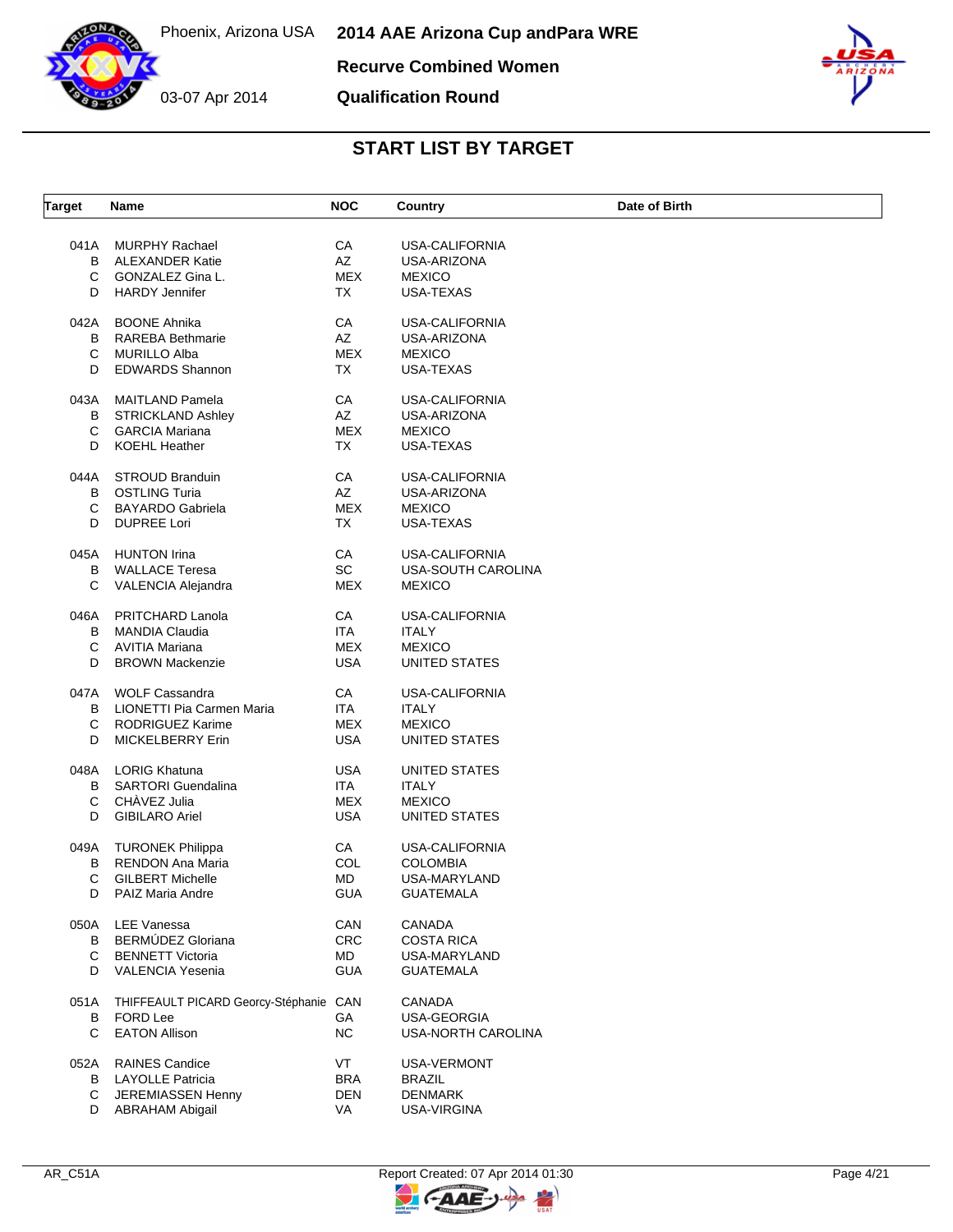

# **Qualification Round**



| <b>Target</b> | Name                        | <b>NOC</b> | Country                   | Date of Birth |  |
|---------------|-----------------------------|------------|---------------------------|---------------|--|
|               |                             |            |                           |               |  |
| 053A          | <b>HIRST Fiona</b>          | <b>GBR</b> | <b>GREAT BRITAIN</b>      |               |  |
| B             | KIM Dong Myung              | <b>USK</b> | <b>USA-KOREA</b>          |               |  |
| C             | <b>GRELLNER Janis</b>       | <b>MO</b>  | <b>USA-MISSOURI</b>       |               |  |
| D             | CHU Tung Ying               | <b>NY</b>  | <b>USA-NEW YORK</b>       |               |  |
| 054A          | <b>MAHABIR Raveena</b>      | <b>BAR</b> | <b>BARBADOS</b>           |               |  |
| В             | KISS-JOHNSON Kinga          | <b>SC</b>  | <b>USA-SOUTH CAROLINA</b> |               |  |
| C             | <b>ABERNATHY Anne</b>       | <b>ISV</b> | <b>VIRGIN ISLANDS</b>     |               |  |
| 055A          | <b>HAN Jenny</b>            | CA         | <b>USA-CALIFORNIA</b>     |               |  |
| в             | <b>MCGRATH Megan</b>        | <b>WA</b>  | USA-WASHINGTON            |               |  |
| C             | <b>YON Iris</b>             | CA         | <b>USA-CALIFORNIA</b>     |               |  |
| D             | <b>BELL Rebecca</b>         | AZ         | USA-ARIZONA               |               |  |
| 056A          | <b>MISCIONE Anna</b>        | CA         | <b>USA-CALIFORNIA</b>     |               |  |
| в             | <b>EICH Madison</b>         | <b>WA</b>  | USA-WASHINGTON            |               |  |
| C             | <b>YOON Elizabeth</b>       | CA         | <b>USA-CALIFORNIA</b>     |               |  |
| D             | YAMAGUCHI Karissa           | AZ         | USA-ARIZONA               |               |  |
| 057A          | <b>CLAMON Lauren</b>        | CA         | <b>USA-CALIFORNIA</b>     |               |  |
| B             | <b>CHUN Saewon</b>          | <b>USK</b> | <b>USA-KOREA</b>          |               |  |
| C             | AHN Jenna                   | CA         | <b>USA-CALIFORNIA</b>     |               |  |
| D             | VÁZQUEZ Paulina             | <b>NL</b>  | MEXICO-NUEVO LEON         |               |  |
| 058A          | <b>KIM Stephanie</b>        | CA         | <b>USA-CALIFORNIA</b>     |               |  |
| в             | PARK Hyeongeun              | <b>USK</b> | <b>USA-KOREA</b>          |               |  |
| C             | <b>PELTON Cassandra</b>     | GA         | <b>USA-GEORGIA</b>        |               |  |
|               |                             |            |                           |               |  |
| 059A          | PARK Jiah                   | CA         | <b>USA-CALIFORNIA</b>     |               |  |
| в             | <b>CHÉNIER Virginie</b>     | CAN        | <b>CANADA</b>             |               |  |
| C             | <b>NEWMAN Blaise</b>        | OK         | <b>USA-OKLAHOMA</b>       |               |  |
| 060A          | <b>LEE Yeseulmi</b>         | CA         | <b>USA-CALIFORNIA</b>     |               |  |
| в             | <b>LOXTERKAMP Elizabeth</b> | ME         | <b>USA-MAINE</b>          |               |  |
| C             | <b>ROMERO Regina</b>        | <b>GUA</b> | <b>GUATEMALA</b>          |               |  |

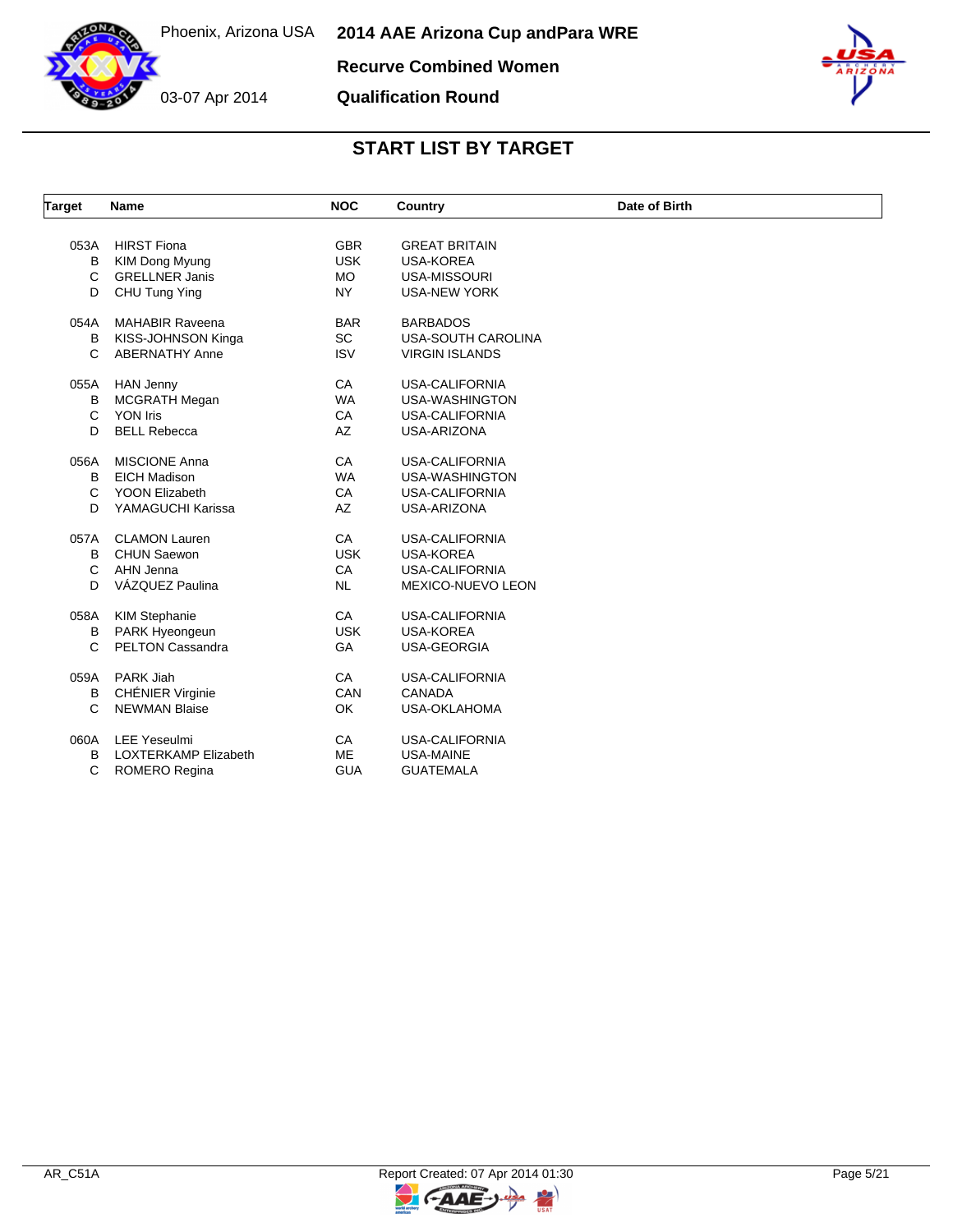



**Recurve Cadet Men**

**Qualification Round**



### **START LIST BY TARGET**

| RYU Kwang Hyun<br>СA<br>USA-CALIFORNIA<br>061A<br>CA<br><b>LEE Albert</b><br>USA-CALIFORNIA<br>в<br>C<br><b>CHO Elliot</b><br>CA<br><b>USA-CALIFORNIA</b><br>BC<br>D<br><b>CASTRO Jesus</b><br>MEXICO-BAJA CALIFORNIA<br>062A<br>LI Linus<br>CA<br>USA-CALIFORNIA<br>CA<br><b>CONLEY Hunter</b><br>USA-CALIFORNIA<br>В<br>CA<br>С<br>LEE Je-Oh (Daniel)<br>USA-CALIFORNIA<br>BC<br><b>ARELLANO Humberto</b><br>D<br>MEXICO-BAJA CALIFORNIA<br>CA<br>063A<br><b>PARK Nathan</b><br><b>USA-CALIFORNIA</b><br><b>USK</b><br><b>LEE Donghyeon</b><br>USA-KOREA<br>В<br>C<br>OHLENDORF Jake<br>CA<br><b>USA-CALIFORNIA</b><br>BC<br>D<br><b>BARRAGAN Victor</b><br>MEXICO-BAJA CALIFORNIA<br><b>CHOI Matthew</b><br>CA<br><b>USA-CALIFORNIA</b><br>064A<br><b>USK</b><br>KIM Sang Hyo<br>USA-KOREA<br>в<br>C<br>LEE Ji Dam<br>CA<br><b>USA-CALIFORNIA</b><br><b>PEREZ Gabriel</b><br>BC<br>D<br>MEXICO-BAJA CALIFORNIA<br>CA<br>065A PAN, JR. Patrick<br><b>USA-CALIFORNIA</b><br><b>USK</b><br><b>USA-KOREA</b><br>LEE Ha Hyun<br>В<br>C<br><b>KELLY Joshua</b><br>CA<br><b>USA-CALIFORNIA</b><br>BC<br><b>FIGUEROA Mario</b><br>D<br>MEXICO-BAJA CALIFORNIA<br>CA<br>066A<br><b>CHOI Brandon</b><br><b>USA-CALIFORNIA</b><br>LEE Sean<br><b>USK</b><br><b>USA-KOREA</b><br>B<br><b>NUNNA Tanay</b><br>CA<br>С<br>USA-CALIFORNIA<br><b>KOCUREK Zachary</b><br><b>TX</b><br>D<br>USA-TEXAS<br>CA<br>OH Benjamin<br>USA-CALIFORNIA<br>067A<br>FOX, JR. Joe<br>AZ<br>USA-ARIZONA<br>В<br><b>LEE David</b><br>С<br>CA<br>USA-CALIFORNIA<br><b>BRAENDLE Gus</b><br><b>TX</b><br>D<br>USA-TEXAS<br><b>HAN Isaac</b><br>CA<br><b>USA-CALIFORNIA</b><br>068A<br>AZ<br><b>BULLIS Brian</b><br>USA-ARIZONA<br>в<br>С<br><b>YUN Samuel</b><br>CA<br><b>USA-CALIFORNIA</b><br>SHEDROFF Noah<br>OH<br>D<br><b>USA-OHIO</b><br>CA<br>069A<br><b>PARK Sean</b><br><b>USA-CALIFORNIA</b><br><b>PAN</b><br>в<br><b>LEE Matias</b><br><b>PANAMA</b><br>С<br>KIM Geun<br>СA<br>USA-CALIFORNIA<br>FL.<br>D<br>OLIVER Ryan<br>USA-FLORIDA<br>CA<br>070A<br><b>GADDAMADUGU Pranav</b><br><b>USA-CALIFORNIA</b><br>OR<br>B<br><b>OFFCHISS Cody</b><br>USA-OREGON<br><b>KIM Minsoo</b><br>CA<br>С<br>USA-CALIFORNIA<br><b>HIRST Curtis</b><br><b>GBR</b><br>D<br><b>GREAT BRITAIN</b><br>071A<br><b>SUK Andrew</b><br>CA<br>USA-CALIFORNIA<br>PA<br><b>LAWTON Ralph</b><br>USA-PENNSYLVANIA<br>В<br>C<br>CA<br>KIM Daniel<br><b>USA-CALIFORNIA</b><br><b>CHRISTENSEN Trevor</b><br>D<br>WA<br>USA-WASHINGTON<br><b>LEE Kenn</b><br><b>USA-CALIFORNIA</b><br>072A<br>CA<br>KIM Joony<br>ID<br>USA-IDAHO<br>В<br><b>KANG Matthew</b><br>CA<br>C<br><b>USA-CALIFORNIA</b><br>D | Target | Name                 | <b>NOC</b> | Country           | Date of Birth |
|-------------------------------------------------------------------------------------------------------------------------------------------------------------------------------------------------------------------------------------------------------------------------------------------------------------------------------------------------------------------------------------------------------------------------------------------------------------------------------------------------------------------------------------------------------------------------------------------------------------------------------------------------------------------------------------------------------------------------------------------------------------------------------------------------------------------------------------------------------------------------------------------------------------------------------------------------------------------------------------------------------------------------------------------------------------------------------------------------------------------------------------------------------------------------------------------------------------------------------------------------------------------------------------------------------------------------------------------------------------------------------------------------------------------------------------------------------------------------------------------------------------------------------------------------------------------------------------------------------------------------------------------------------------------------------------------------------------------------------------------------------------------------------------------------------------------------------------------------------------------------------------------------------------------------------------------------------------------------------------------------------------------------------------------------------------------------------------------------------------------------------------------------------------------------------------------------------------------------------------------------------------------------------------------------------------------------------------------------------------------------------------------------------------------------------------------------------------------------------------------------------------------------------------------------------------------------------------------------------------------------------------------------|--------|----------------------|------------|-------------------|---------------|
|                                                                                                                                                                                                                                                                                                                                                                                                                                                                                                                                                                                                                                                                                                                                                                                                                                                                                                                                                                                                                                                                                                                                                                                                                                                                                                                                                                                                                                                                                                                                                                                                                                                                                                                                                                                                                                                                                                                                                                                                                                                                                                                                                                                                                                                                                                                                                                                                                                                                                                                                                                                                                                                 |        |                      |            |                   |               |
|                                                                                                                                                                                                                                                                                                                                                                                                                                                                                                                                                                                                                                                                                                                                                                                                                                                                                                                                                                                                                                                                                                                                                                                                                                                                                                                                                                                                                                                                                                                                                                                                                                                                                                                                                                                                                                                                                                                                                                                                                                                                                                                                                                                                                                                                                                                                                                                                                                                                                                                                                                                                                                                 |        |                      |            |                   |               |
|                                                                                                                                                                                                                                                                                                                                                                                                                                                                                                                                                                                                                                                                                                                                                                                                                                                                                                                                                                                                                                                                                                                                                                                                                                                                                                                                                                                                                                                                                                                                                                                                                                                                                                                                                                                                                                                                                                                                                                                                                                                                                                                                                                                                                                                                                                                                                                                                                                                                                                                                                                                                                                                 |        |                      |            |                   |               |
|                                                                                                                                                                                                                                                                                                                                                                                                                                                                                                                                                                                                                                                                                                                                                                                                                                                                                                                                                                                                                                                                                                                                                                                                                                                                                                                                                                                                                                                                                                                                                                                                                                                                                                                                                                                                                                                                                                                                                                                                                                                                                                                                                                                                                                                                                                                                                                                                                                                                                                                                                                                                                                                 |        |                      |            |                   |               |
|                                                                                                                                                                                                                                                                                                                                                                                                                                                                                                                                                                                                                                                                                                                                                                                                                                                                                                                                                                                                                                                                                                                                                                                                                                                                                                                                                                                                                                                                                                                                                                                                                                                                                                                                                                                                                                                                                                                                                                                                                                                                                                                                                                                                                                                                                                                                                                                                                                                                                                                                                                                                                                                 |        |                      |            |                   |               |
|                                                                                                                                                                                                                                                                                                                                                                                                                                                                                                                                                                                                                                                                                                                                                                                                                                                                                                                                                                                                                                                                                                                                                                                                                                                                                                                                                                                                                                                                                                                                                                                                                                                                                                                                                                                                                                                                                                                                                                                                                                                                                                                                                                                                                                                                                                                                                                                                                                                                                                                                                                                                                                                 |        |                      |            |                   |               |
|                                                                                                                                                                                                                                                                                                                                                                                                                                                                                                                                                                                                                                                                                                                                                                                                                                                                                                                                                                                                                                                                                                                                                                                                                                                                                                                                                                                                                                                                                                                                                                                                                                                                                                                                                                                                                                                                                                                                                                                                                                                                                                                                                                                                                                                                                                                                                                                                                                                                                                                                                                                                                                                 |        |                      |            |                   |               |
|                                                                                                                                                                                                                                                                                                                                                                                                                                                                                                                                                                                                                                                                                                                                                                                                                                                                                                                                                                                                                                                                                                                                                                                                                                                                                                                                                                                                                                                                                                                                                                                                                                                                                                                                                                                                                                                                                                                                                                                                                                                                                                                                                                                                                                                                                                                                                                                                                                                                                                                                                                                                                                                 |        |                      |            |                   |               |
|                                                                                                                                                                                                                                                                                                                                                                                                                                                                                                                                                                                                                                                                                                                                                                                                                                                                                                                                                                                                                                                                                                                                                                                                                                                                                                                                                                                                                                                                                                                                                                                                                                                                                                                                                                                                                                                                                                                                                                                                                                                                                                                                                                                                                                                                                                                                                                                                                                                                                                                                                                                                                                                 |        |                      |            |                   |               |
|                                                                                                                                                                                                                                                                                                                                                                                                                                                                                                                                                                                                                                                                                                                                                                                                                                                                                                                                                                                                                                                                                                                                                                                                                                                                                                                                                                                                                                                                                                                                                                                                                                                                                                                                                                                                                                                                                                                                                                                                                                                                                                                                                                                                                                                                                                                                                                                                                                                                                                                                                                                                                                                 |        |                      |            |                   |               |
|                                                                                                                                                                                                                                                                                                                                                                                                                                                                                                                                                                                                                                                                                                                                                                                                                                                                                                                                                                                                                                                                                                                                                                                                                                                                                                                                                                                                                                                                                                                                                                                                                                                                                                                                                                                                                                                                                                                                                                                                                                                                                                                                                                                                                                                                                                                                                                                                                                                                                                                                                                                                                                                 |        |                      |            |                   |               |
|                                                                                                                                                                                                                                                                                                                                                                                                                                                                                                                                                                                                                                                                                                                                                                                                                                                                                                                                                                                                                                                                                                                                                                                                                                                                                                                                                                                                                                                                                                                                                                                                                                                                                                                                                                                                                                                                                                                                                                                                                                                                                                                                                                                                                                                                                                                                                                                                                                                                                                                                                                                                                                                 |        |                      |            |                   |               |
|                                                                                                                                                                                                                                                                                                                                                                                                                                                                                                                                                                                                                                                                                                                                                                                                                                                                                                                                                                                                                                                                                                                                                                                                                                                                                                                                                                                                                                                                                                                                                                                                                                                                                                                                                                                                                                                                                                                                                                                                                                                                                                                                                                                                                                                                                                                                                                                                                                                                                                                                                                                                                                                 |        |                      |            |                   |               |
|                                                                                                                                                                                                                                                                                                                                                                                                                                                                                                                                                                                                                                                                                                                                                                                                                                                                                                                                                                                                                                                                                                                                                                                                                                                                                                                                                                                                                                                                                                                                                                                                                                                                                                                                                                                                                                                                                                                                                                                                                                                                                                                                                                                                                                                                                                                                                                                                                                                                                                                                                                                                                                                 |        |                      |            |                   |               |
|                                                                                                                                                                                                                                                                                                                                                                                                                                                                                                                                                                                                                                                                                                                                                                                                                                                                                                                                                                                                                                                                                                                                                                                                                                                                                                                                                                                                                                                                                                                                                                                                                                                                                                                                                                                                                                                                                                                                                                                                                                                                                                                                                                                                                                                                                                                                                                                                                                                                                                                                                                                                                                                 |        |                      |            |                   |               |
|                                                                                                                                                                                                                                                                                                                                                                                                                                                                                                                                                                                                                                                                                                                                                                                                                                                                                                                                                                                                                                                                                                                                                                                                                                                                                                                                                                                                                                                                                                                                                                                                                                                                                                                                                                                                                                                                                                                                                                                                                                                                                                                                                                                                                                                                                                                                                                                                                                                                                                                                                                                                                                                 |        |                      |            |                   |               |
|                                                                                                                                                                                                                                                                                                                                                                                                                                                                                                                                                                                                                                                                                                                                                                                                                                                                                                                                                                                                                                                                                                                                                                                                                                                                                                                                                                                                                                                                                                                                                                                                                                                                                                                                                                                                                                                                                                                                                                                                                                                                                                                                                                                                                                                                                                                                                                                                                                                                                                                                                                                                                                                 |        |                      |            |                   |               |
|                                                                                                                                                                                                                                                                                                                                                                                                                                                                                                                                                                                                                                                                                                                                                                                                                                                                                                                                                                                                                                                                                                                                                                                                                                                                                                                                                                                                                                                                                                                                                                                                                                                                                                                                                                                                                                                                                                                                                                                                                                                                                                                                                                                                                                                                                                                                                                                                                                                                                                                                                                                                                                                 |        |                      |            |                   |               |
|                                                                                                                                                                                                                                                                                                                                                                                                                                                                                                                                                                                                                                                                                                                                                                                                                                                                                                                                                                                                                                                                                                                                                                                                                                                                                                                                                                                                                                                                                                                                                                                                                                                                                                                                                                                                                                                                                                                                                                                                                                                                                                                                                                                                                                                                                                                                                                                                                                                                                                                                                                                                                                                 |        |                      |            |                   |               |
|                                                                                                                                                                                                                                                                                                                                                                                                                                                                                                                                                                                                                                                                                                                                                                                                                                                                                                                                                                                                                                                                                                                                                                                                                                                                                                                                                                                                                                                                                                                                                                                                                                                                                                                                                                                                                                                                                                                                                                                                                                                                                                                                                                                                                                                                                                                                                                                                                                                                                                                                                                                                                                                 |        |                      |            |                   |               |
|                                                                                                                                                                                                                                                                                                                                                                                                                                                                                                                                                                                                                                                                                                                                                                                                                                                                                                                                                                                                                                                                                                                                                                                                                                                                                                                                                                                                                                                                                                                                                                                                                                                                                                                                                                                                                                                                                                                                                                                                                                                                                                                                                                                                                                                                                                                                                                                                                                                                                                                                                                                                                                                 |        |                      |            |                   |               |
|                                                                                                                                                                                                                                                                                                                                                                                                                                                                                                                                                                                                                                                                                                                                                                                                                                                                                                                                                                                                                                                                                                                                                                                                                                                                                                                                                                                                                                                                                                                                                                                                                                                                                                                                                                                                                                                                                                                                                                                                                                                                                                                                                                                                                                                                                                                                                                                                                                                                                                                                                                                                                                                 |        |                      |            |                   |               |
|                                                                                                                                                                                                                                                                                                                                                                                                                                                                                                                                                                                                                                                                                                                                                                                                                                                                                                                                                                                                                                                                                                                                                                                                                                                                                                                                                                                                                                                                                                                                                                                                                                                                                                                                                                                                                                                                                                                                                                                                                                                                                                                                                                                                                                                                                                                                                                                                                                                                                                                                                                                                                                                 |        |                      |            |                   |               |
|                                                                                                                                                                                                                                                                                                                                                                                                                                                                                                                                                                                                                                                                                                                                                                                                                                                                                                                                                                                                                                                                                                                                                                                                                                                                                                                                                                                                                                                                                                                                                                                                                                                                                                                                                                                                                                                                                                                                                                                                                                                                                                                                                                                                                                                                                                                                                                                                                                                                                                                                                                                                                                                 |        |                      |            |                   |               |
|                                                                                                                                                                                                                                                                                                                                                                                                                                                                                                                                                                                                                                                                                                                                                                                                                                                                                                                                                                                                                                                                                                                                                                                                                                                                                                                                                                                                                                                                                                                                                                                                                                                                                                                                                                                                                                                                                                                                                                                                                                                                                                                                                                                                                                                                                                                                                                                                                                                                                                                                                                                                                                                 |        |                      |            |                   |               |
|                                                                                                                                                                                                                                                                                                                                                                                                                                                                                                                                                                                                                                                                                                                                                                                                                                                                                                                                                                                                                                                                                                                                                                                                                                                                                                                                                                                                                                                                                                                                                                                                                                                                                                                                                                                                                                                                                                                                                                                                                                                                                                                                                                                                                                                                                                                                                                                                                                                                                                                                                                                                                                                 |        |                      |            |                   |               |
|                                                                                                                                                                                                                                                                                                                                                                                                                                                                                                                                                                                                                                                                                                                                                                                                                                                                                                                                                                                                                                                                                                                                                                                                                                                                                                                                                                                                                                                                                                                                                                                                                                                                                                                                                                                                                                                                                                                                                                                                                                                                                                                                                                                                                                                                                                                                                                                                                                                                                                                                                                                                                                                 |        |                      |            |                   |               |
|                                                                                                                                                                                                                                                                                                                                                                                                                                                                                                                                                                                                                                                                                                                                                                                                                                                                                                                                                                                                                                                                                                                                                                                                                                                                                                                                                                                                                                                                                                                                                                                                                                                                                                                                                                                                                                                                                                                                                                                                                                                                                                                                                                                                                                                                                                                                                                                                                                                                                                                                                                                                                                                 |        |                      |            |                   |               |
|                                                                                                                                                                                                                                                                                                                                                                                                                                                                                                                                                                                                                                                                                                                                                                                                                                                                                                                                                                                                                                                                                                                                                                                                                                                                                                                                                                                                                                                                                                                                                                                                                                                                                                                                                                                                                                                                                                                                                                                                                                                                                                                                                                                                                                                                                                                                                                                                                                                                                                                                                                                                                                                 |        |                      |            |                   |               |
|                                                                                                                                                                                                                                                                                                                                                                                                                                                                                                                                                                                                                                                                                                                                                                                                                                                                                                                                                                                                                                                                                                                                                                                                                                                                                                                                                                                                                                                                                                                                                                                                                                                                                                                                                                                                                                                                                                                                                                                                                                                                                                                                                                                                                                                                                                                                                                                                                                                                                                                                                                                                                                                 |        |                      |            |                   |               |
|                                                                                                                                                                                                                                                                                                                                                                                                                                                                                                                                                                                                                                                                                                                                                                                                                                                                                                                                                                                                                                                                                                                                                                                                                                                                                                                                                                                                                                                                                                                                                                                                                                                                                                                                                                                                                                                                                                                                                                                                                                                                                                                                                                                                                                                                                                                                                                                                                                                                                                                                                                                                                                                 |        |                      |            |                   |               |
|                                                                                                                                                                                                                                                                                                                                                                                                                                                                                                                                                                                                                                                                                                                                                                                                                                                                                                                                                                                                                                                                                                                                                                                                                                                                                                                                                                                                                                                                                                                                                                                                                                                                                                                                                                                                                                                                                                                                                                                                                                                                                                                                                                                                                                                                                                                                                                                                                                                                                                                                                                                                                                                 |        |                      |            |                   |               |
|                                                                                                                                                                                                                                                                                                                                                                                                                                                                                                                                                                                                                                                                                                                                                                                                                                                                                                                                                                                                                                                                                                                                                                                                                                                                                                                                                                                                                                                                                                                                                                                                                                                                                                                                                                                                                                                                                                                                                                                                                                                                                                                                                                                                                                                                                                                                                                                                                                                                                                                                                                                                                                                 |        |                      |            |                   |               |
|                                                                                                                                                                                                                                                                                                                                                                                                                                                                                                                                                                                                                                                                                                                                                                                                                                                                                                                                                                                                                                                                                                                                                                                                                                                                                                                                                                                                                                                                                                                                                                                                                                                                                                                                                                                                                                                                                                                                                                                                                                                                                                                                                                                                                                                                                                                                                                                                                                                                                                                                                                                                                                                 |        |                      |            |                   |               |
|                                                                                                                                                                                                                                                                                                                                                                                                                                                                                                                                                                                                                                                                                                                                                                                                                                                                                                                                                                                                                                                                                                                                                                                                                                                                                                                                                                                                                                                                                                                                                                                                                                                                                                                                                                                                                                                                                                                                                                                                                                                                                                                                                                                                                                                                                                                                                                                                                                                                                                                                                                                                                                                 |        |                      |            |                   |               |
|                                                                                                                                                                                                                                                                                                                                                                                                                                                                                                                                                                                                                                                                                                                                                                                                                                                                                                                                                                                                                                                                                                                                                                                                                                                                                                                                                                                                                                                                                                                                                                                                                                                                                                                                                                                                                                                                                                                                                                                                                                                                                                                                                                                                                                                                                                                                                                                                                                                                                                                                                                                                                                                 |        |                      |            |                   |               |
|                                                                                                                                                                                                                                                                                                                                                                                                                                                                                                                                                                                                                                                                                                                                                                                                                                                                                                                                                                                                                                                                                                                                                                                                                                                                                                                                                                                                                                                                                                                                                                                                                                                                                                                                                                                                                                                                                                                                                                                                                                                                                                                                                                                                                                                                                                                                                                                                                                                                                                                                                                                                                                                 |        |                      |            |                   |               |
|                                                                                                                                                                                                                                                                                                                                                                                                                                                                                                                                                                                                                                                                                                                                                                                                                                                                                                                                                                                                                                                                                                                                                                                                                                                                                                                                                                                                                                                                                                                                                                                                                                                                                                                                                                                                                                                                                                                                                                                                                                                                                                                                                                                                                                                                                                                                                                                                                                                                                                                                                                                                                                                 |        |                      |            |                   |               |
|                                                                                                                                                                                                                                                                                                                                                                                                                                                                                                                                                                                                                                                                                                                                                                                                                                                                                                                                                                                                                                                                                                                                                                                                                                                                                                                                                                                                                                                                                                                                                                                                                                                                                                                                                                                                                                                                                                                                                                                                                                                                                                                                                                                                                                                                                                                                                                                                                                                                                                                                                                                                                                                 |        |                      |            |                   |               |
|                                                                                                                                                                                                                                                                                                                                                                                                                                                                                                                                                                                                                                                                                                                                                                                                                                                                                                                                                                                                                                                                                                                                                                                                                                                                                                                                                                                                                                                                                                                                                                                                                                                                                                                                                                                                                                                                                                                                                                                                                                                                                                                                                                                                                                                                                                                                                                                                                                                                                                                                                                                                                                                 |        |                      |            |                   |               |
|                                                                                                                                                                                                                                                                                                                                                                                                                                                                                                                                                                                                                                                                                                                                                                                                                                                                                                                                                                                                                                                                                                                                                                                                                                                                                                                                                                                                                                                                                                                                                                                                                                                                                                                                                                                                                                                                                                                                                                                                                                                                                                                                                                                                                                                                                                                                                                                                                                                                                                                                                                                                                                                 |        |                      |            |                   |               |
|                                                                                                                                                                                                                                                                                                                                                                                                                                                                                                                                                                                                                                                                                                                                                                                                                                                                                                                                                                                                                                                                                                                                                                                                                                                                                                                                                                                                                                                                                                                                                                                                                                                                                                                                                                                                                                                                                                                                                                                                                                                                                                                                                                                                                                                                                                                                                                                                                                                                                                                                                                                                                                                 |        |                      |            |                   |               |
|                                                                                                                                                                                                                                                                                                                                                                                                                                                                                                                                                                                                                                                                                                                                                                                                                                                                                                                                                                                                                                                                                                                                                                                                                                                                                                                                                                                                                                                                                                                                                                                                                                                                                                                                                                                                                                                                                                                                                                                                                                                                                                                                                                                                                                                                                                                                                                                                                                                                                                                                                                                                                                                 |        |                      |            |                   |               |
|                                                                                                                                                                                                                                                                                                                                                                                                                                                                                                                                                                                                                                                                                                                                                                                                                                                                                                                                                                                                                                                                                                                                                                                                                                                                                                                                                                                                                                                                                                                                                                                                                                                                                                                                                                                                                                                                                                                                                                                                                                                                                                                                                                                                                                                                                                                                                                                                                                                                                                                                                                                                                                                 |        |                      |            |                   |               |
|                                                                                                                                                                                                                                                                                                                                                                                                                                                                                                                                                                                                                                                                                                                                                                                                                                                                                                                                                                                                                                                                                                                                                                                                                                                                                                                                                                                                                                                                                                                                                                                                                                                                                                                                                                                                                                                                                                                                                                                                                                                                                                                                                                                                                                                                                                                                                                                                                                                                                                                                                                                                                                                 |        |                      |            |                   |               |
|                                                                                                                                                                                                                                                                                                                                                                                                                                                                                                                                                                                                                                                                                                                                                                                                                                                                                                                                                                                                                                                                                                                                                                                                                                                                                                                                                                                                                                                                                                                                                                                                                                                                                                                                                                                                                                                                                                                                                                                                                                                                                                                                                                                                                                                                                                                                                                                                                                                                                                                                                                                                                                                 |        |                      |            |                   |               |
|                                                                                                                                                                                                                                                                                                                                                                                                                                                                                                                                                                                                                                                                                                                                                                                                                                                                                                                                                                                                                                                                                                                                                                                                                                                                                                                                                                                                                                                                                                                                                                                                                                                                                                                                                                                                                                                                                                                                                                                                                                                                                                                                                                                                                                                                                                                                                                                                                                                                                                                                                                                                                                                 |        |                      |            |                   |               |
|                                                                                                                                                                                                                                                                                                                                                                                                                                                                                                                                                                                                                                                                                                                                                                                                                                                                                                                                                                                                                                                                                                                                                                                                                                                                                                                                                                                                                                                                                                                                                                                                                                                                                                                                                                                                                                                                                                                                                                                                                                                                                                                                                                                                                                                                                                                                                                                                                                                                                                                                                                                                                                                 |        |                      |            |                   |               |
|                                                                                                                                                                                                                                                                                                                                                                                                                                                                                                                                                                                                                                                                                                                                                                                                                                                                                                                                                                                                                                                                                                                                                                                                                                                                                                                                                                                                                                                                                                                                                                                                                                                                                                                                                                                                                                                                                                                                                                                                                                                                                                                                                                                                                                                                                                                                                                                                                                                                                                                                                                                                                                                 |        | <b>FOWLE Brandon</b> | МA         | USA-MASSACHUSETTS |               |



 $\mathbb{F}$ 

 $FAAE$ 

 $\Theta$ 

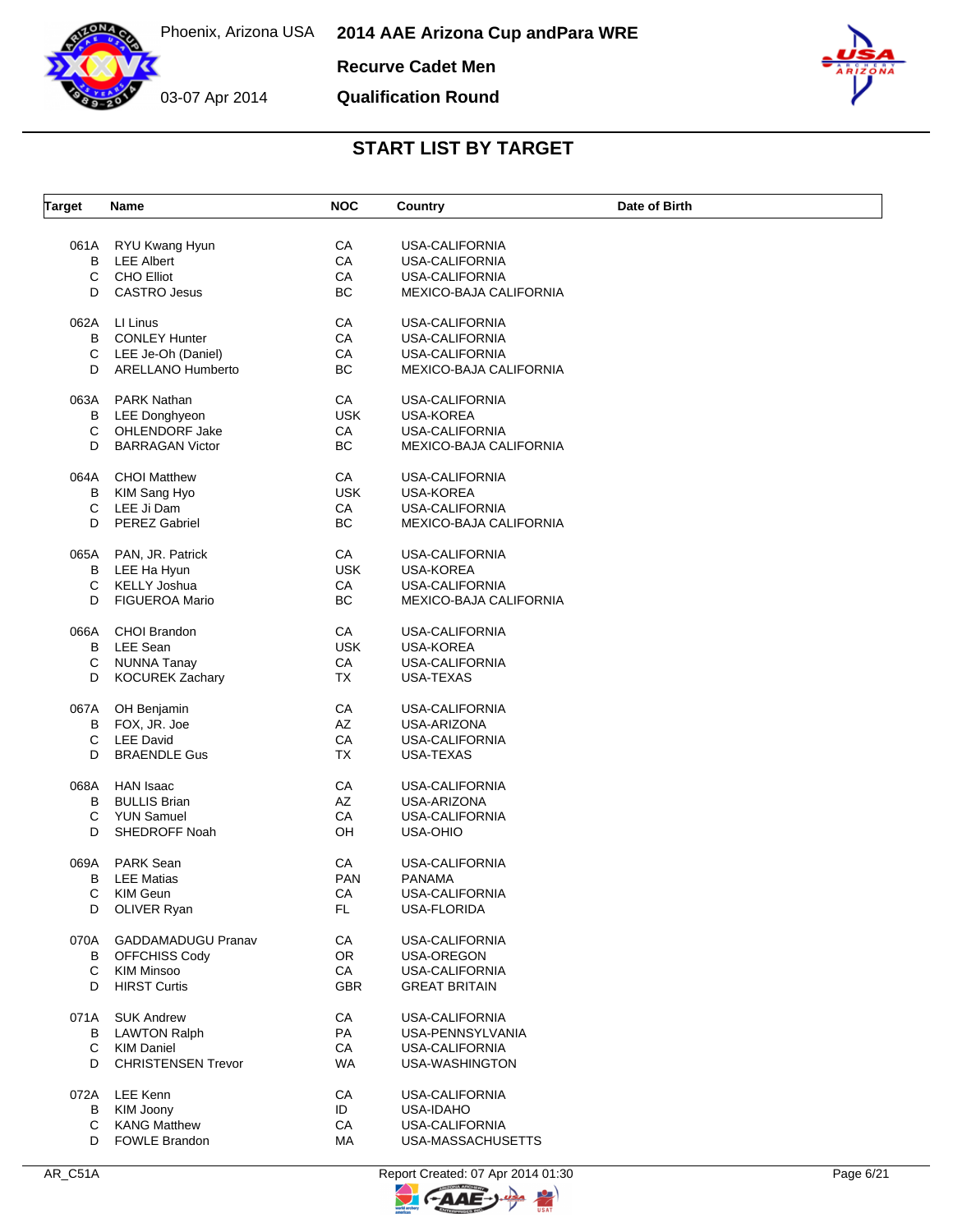

**Recurve Cadet Men**

03-07 Apr 2014

### **Qualification Round**



| <b>Target</b> | <b>Name</b>                  | <b>NOC</b> | Country         | Date of Birth |  |
|---------------|------------------------------|------------|-----------------|---------------|--|
|               |                              |            |                 |               |  |
| 073A          | CHANG Sean                   | СA         | USA-CALIFORNIA  |               |  |
| C.            | <b>FLYNN Brendan</b>         | CA         | USA-CALIFORNIA  |               |  |
| D             | <b>ADAME David</b>           | СH         | MEXICO-COAHUILA |               |  |
| 074A          | KLUS John                    | WI         | USA-WISCONSIN   |               |  |
| в             | <b>BITNER-PARISH Matthew</b> | <b>MD</b>  | USA-MARYLAND    |               |  |
| D             | <b>ANCIRA Victor</b>         | CН         | MEXICO-COAHUILA |               |  |

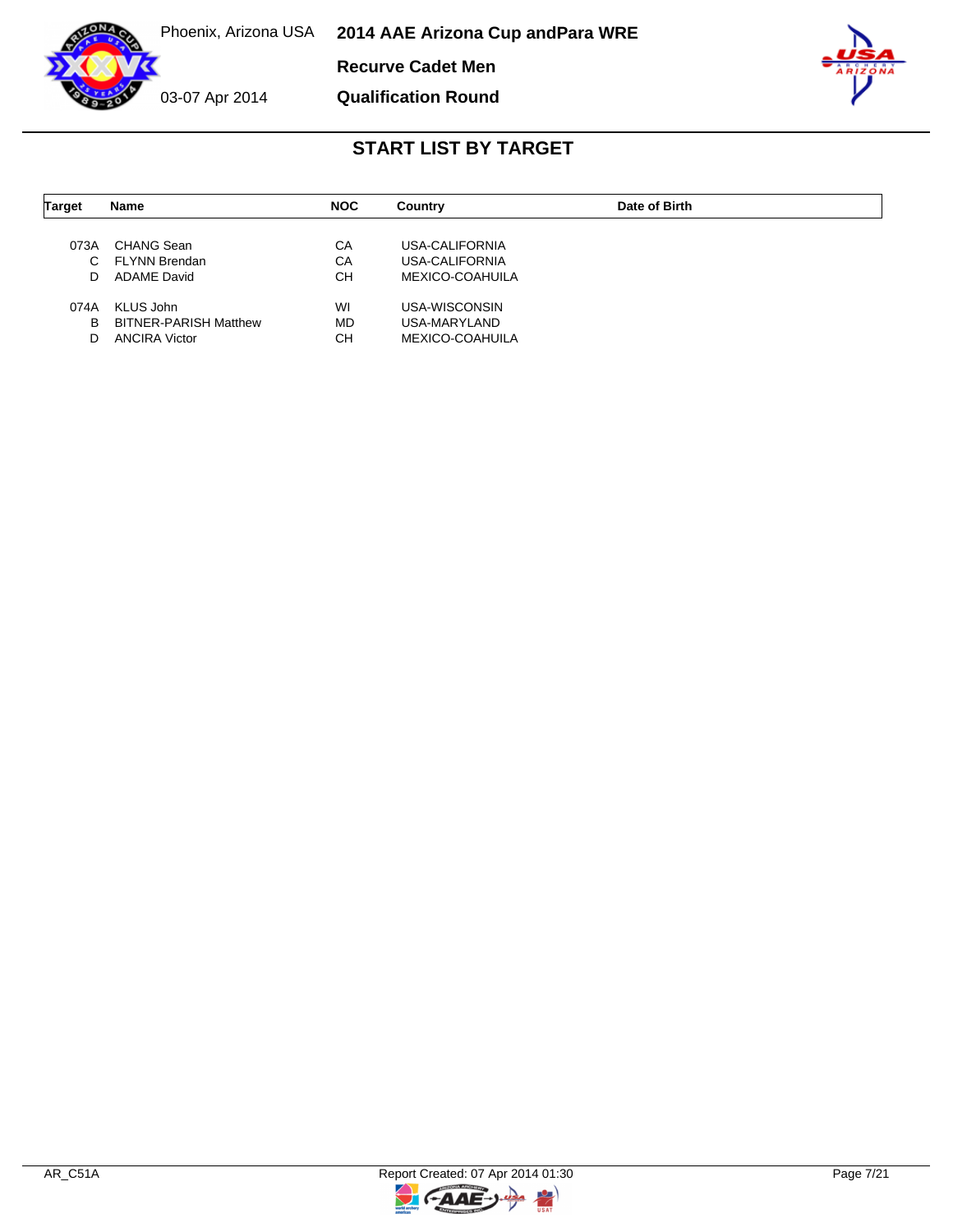**Recurve Cadet Women**

**Qualification Round**



### **START LIST BY TARGET**

| <b>Target</b> | Name                      | <b>NOC</b> | Country                | Date of Birth |
|---------------|---------------------------|------------|------------------------|---------------|
| 061A          | <b>FERKO Kate</b>         | CA         | <b>USA-CALIFORNIA</b>  |               |
| В             | <b>DRAKE Kelsey</b>       | <b>WA</b>  | USA-WASHINGTON         |               |
| С             | TAMAYO Amanda             | CA         | USA-CALIFORNIA         |               |
| D             | <b>AGHILI Yasmin</b>      | AZ         | USA-ARIZONA            |               |
|               |                           |            |                        |               |
| 062A          | YOO Joyce                 | CA         | <b>USA-CALIFORNIA</b>  |               |
| В             | <b>WHITE Sabrina</b>      | <b>WA</b>  | USA-WASHINGTON         |               |
| C             | LIM Rebecca               | CA         | USA-CALIFORNIA         |               |
| D             | RODRIGUEZ Eleanor         | AZ         | USA-ARIZONA            |               |
| 063A          | KIM Julie                 | CA         | <b>USA-CALIFORNIA</b>  |               |
| В             | DRAKE Cara                | <b>WA</b>  | USA-WASHINGTON         |               |
| С             | LEE Jie-Ae                | CA         | USA-CALIFORNIA         |               |
| D             | <b>EALY Sydney</b>        | AZ         | USA-ARIZONA            |               |
|               |                           |            |                        |               |
| 064A          | <b>KIM Christine</b>      | CA         | USA-CALIFORNIA         |               |
| В             | <b>CLAPS Eliana</b>       | <b>WA</b>  | USA-WASHINGTON         |               |
| С             | CHUNG Hye sim             | CA         | <b>USA-CALIFORNIA</b>  |               |
| D             | PETERSHEIM Haley          | AZ         | USA-ARIZONA            |               |
| 065A          | <b>HWANG Angella</b>      | CA         | <b>USA-CALIFORNIA</b>  |               |
| В             | <b>CLAPS Alexa</b>        | <b>WA</b>  | USA-WASHINGTON         |               |
| С             | <b>BURNS Mina</b>         | CA         | USA-CALIFORNIA         |               |
| D             | <b>SPORE Sidney</b>       | AZ         | USA-ARIZONA            |               |
| 066A          | <b>KIM Erika</b>          | CA         | USA-CALIFORNIA         |               |
| В             | LOPEZ Andrea              | BC         | MEXICO-BAJA CALIFORNIA |               |
| С             |                           |            |                        |               |
|               | <b>KANG JoonHee Ariel</b> | CA         | USA-CALIFORNIA         |               |
| D             | JEH Se Eun                | <b>USK</b> | USA-KOREA              |               |
| 067A          | <b>KIM Rachael</b>        | CA         | USA-CALIFORNIA         |               |
| В             | <b>CANO Carolina</b>      | <b>BC</b>  | MEXICO-BAJA CALIFORNIA |               |
| С             | <b>JEONG Yena</b>         | CA         | <b>USA-CALIFORNIA</b>  |               |
| D             | NA Hyewon                 | <b>USK</b> | USA-KOREA              |               |
| 068A          | SIM Suzanna               | CA         | USA-CALIFORNIA         |               |
| В             | VILLA Ana-Karen           | BC         | MEXICO-BAJA CALIFORNIA |               |
| С             | <b>CHAN Nicole</b>        | CA         | <b>USA-CALIFORNIA</b>  |               |
| D             | CHO Soo Min               | <b>USK</b> |                        |               |
|               |                           |            | <b>USA-KOREA</b>       |               |
| 069A          | <b>KIM Michelle</b>       | СA         | <b>USA-CALIFORNIA</b>  |               |
| В             | <b>MARQUEZ Rebeca</b>     | BC         | MEXICO-BAJA CALIFORNIA |               |
| С             | <b>PARK Alice</b>         | CA         | USA-CALIFORNIA         |               |
| D             | <b>CHOI Yoonseo</b>       | <b>USK</b> | USA-KOREA              |               |
| 070A          | <b>YON Elina</b>          | CA         | USA-CALIFORNIA         |               |
| В             | <b>BUSWELL Alice</b>      | МA         | USA-MASSACHUSETTS      |               |
| С             | <b>PARK Danielle</b>      | CA         | USA-CALIFORNIA         |               |
| D             | <b>KIM Linsey</b>         | HL         | USA-HAWAII             |               |
|               |                           |            |                        |               |
| 071A          | <b>PAN Katherine</b>      | CA         | <b>USA-CALIFORNIA</b>  |               |
| В             | YUE Kai-Lou               | МA         | USA-MASSACHUSETTS      |               |
| С             | <b>MIN Songhee</b>        | CA         | <b>USA-CALIFORNIA</b>  |               |
| D             | <b>TURINA Nicole</b>      | HI         | USA-HAWAII             |               |
| 072A          | <b>KIM Diana</b>          | CA         | USA-CALIFORNIA         |               |
| В             | SMITH Isabelle            | OH         | <b>USA-OHIO</b>        |               |
| С             | <b>SHIN Clare</b>         | CA         | USA-CALIFORNIA         |               |
| D             | <b>BULOS Lourdes</b>      | HG         | MEXICO-HIDALGO         |               |



 $\overline{a}$ 

 $FAAE$ 

 $\ominus$ 

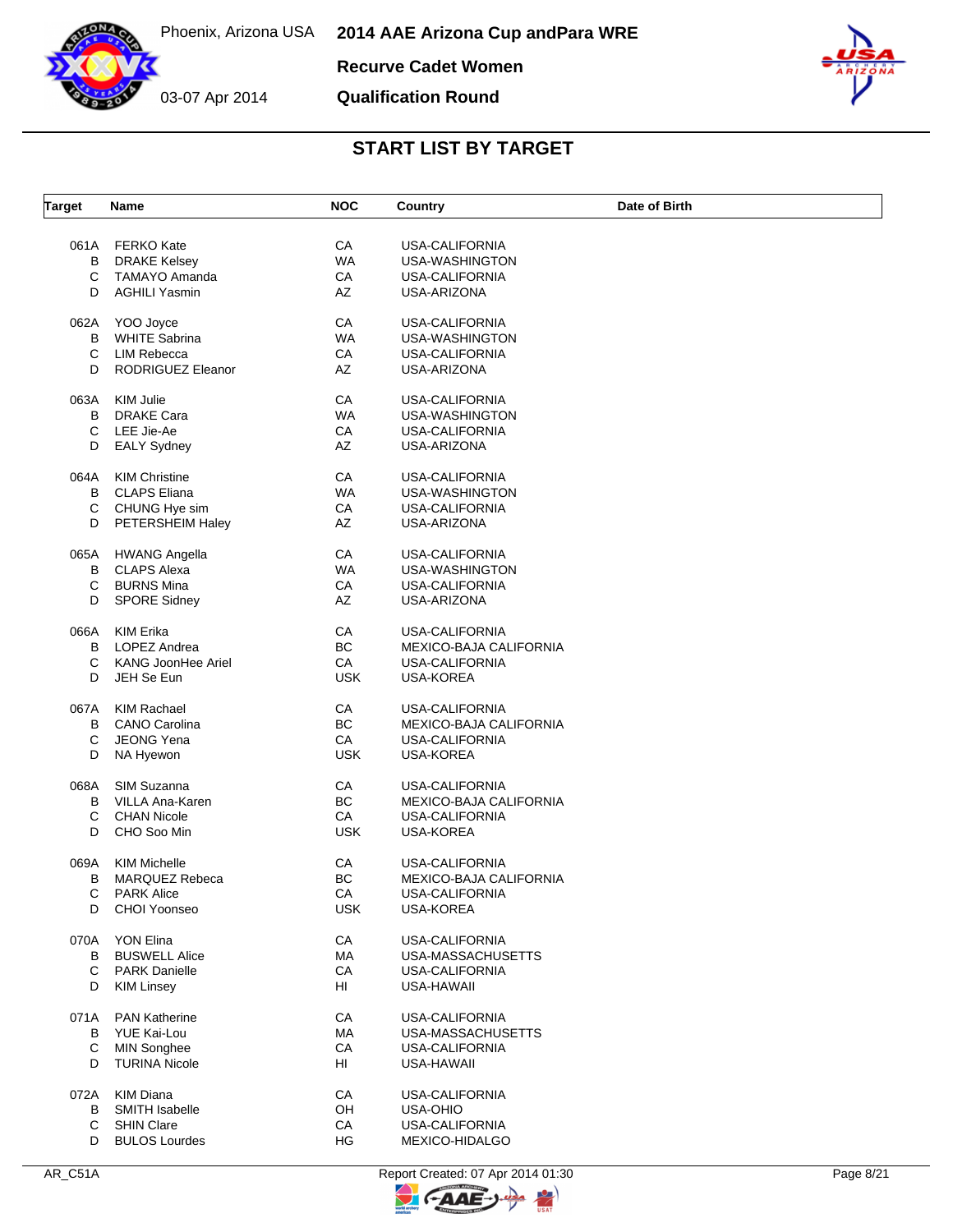**Recurve Cadet Women**



03-07 Apr 2014

### **Qualification Round**



| <b>Target</b> | Name                       | <b>NOC</b> | Country        | Date of Birth |  |
|---------------|----------------------------|------------|----------------|---------------|--|
| 073A          | <b>YU Aileen</b>           | СA         | USA-CALIFORNIA |               |  |
| B             | <b>GUNTERMAN Elizabeth</b> | ΤN         | USA-TENNESSEE  |               |  |
| C.            | SUH Candace                | CA         | USA-CALIFORNIA |               |  |
| 074A          | KIM Grace                  | CA         | USA-CALIFORNIA |               |  |
| в             | <b>HARRIS Emma</b>         | <b>FL</b>  | USA-FLORIDA    |               |  |
| С             | CHOO Young Joo             | СA         | USA-CALIFORNIA |               |  |

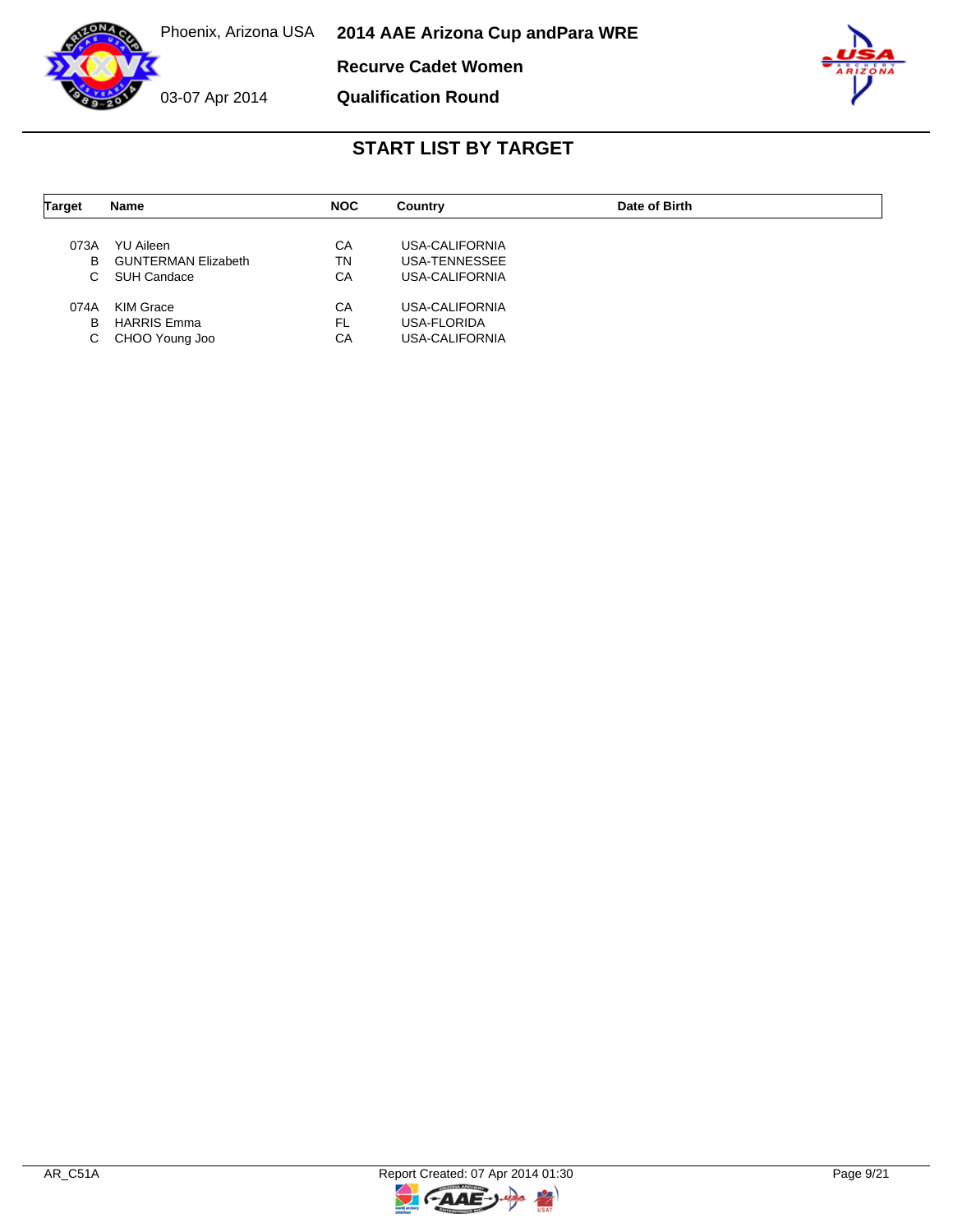

**Qualification Round**



| <b>Target</b> | Name                     | <b>NOC</b> | Country                | Date of Birth |
|---------------|--------------------------|------------|------------------------|---------------|
| 006B          | <b>BRUSH Tyler</b>       | СT         | USA-CONNECTICUT        |               |
| C             | <b>GREEN Tyler</b>       | <b>TX</b>  | USA-TEXAS              |               |
| D             | <b>HOUSER David</b>      | PA         | USA-PENNSYLVANIA       |               |
|               |                          |            |                        |               |
| 007A          | LOPEZ GALLO Humberto     | BC         | MEXICO-BAJA CALIFORNIA |               |
| В             | <b>MARTINEZ Domonic</b>  | <b>UT</b>  | USA-UTAH               |               |
| C             | <b>MARQUEZ Fernando</b>  | BC         | MEXICO-BAJA CALIFORNIA |               |
| D             | <b>SHAW Jeremy</b>       | CA         | <b>USA-CALIFORNIA</b>  |               |
| 008A          | <b>MARIN Javier</b>      | BC         | MEXICO-BAJA CALIFORNIA |               |
| B             | <b>SMITH Mason</b>       | AL         | USA-ALABAMA            |               |
| C             | <b>VALADEZ Luis</b>      | BC         | MEXICO-BAJA CALIFORNIA |               |
| 009A          | <b>MACDONALD Matthew</b> | AZ         | USA-ARIZONA            |               |
| В             | <b>KOO Dongsub</b>       | <b>KOR</b> | KDVSC-KOREA            |               |
|               |                          |            |                        |               |
| C             | <b>KELLY Connor</b>      | CA         | <b>USA-CALIFORNIA</b>  |               |
| 010A          | <b>SMITH Walter</b>      | AZ         | USA-ARIZONA            |               |
| B             | <b>LEE Chel Soo</b>      | <b>KOR</b> | KDVSC-KOREA            |               |
| C             | POOLE Greg               | CA         | <b>USA-CALIFORNIA</b>  |               |
| 011A          | <b>BECK Robert</b>       | AZ         | USA-ARIZONA            |               |
| В             | SON Sung Sik             | <b>KOR</b> | KDVSC-KOREA            |               |
| C             | <b>TODISCO Andrew</b>    | CA         | USA-CALIFORNIA         |               |
| 012A          | <b>MILLER David</b>      | AZ         | USA-ARIZONA            |               |
| B             | GO Sung Kil              | <b>KOR</b> | KDVSC-KOREA            |               |
| C             | ZAMANINEJAD Reza         | CA         | USA-CALIFORNIA         |               |
|               |                          |            |                        |               |
| 013A          | <b>BARDEN Paul</b>       | AZ         | USA-ARIZONA            |               |
| В             | KWEON Hyun Ju            | <b>KOR</b> | KDVSC-KOREA            |               |
| C             | <b>CODAY Bill</b>        | CA         | <b>USA-CALIFORNIA</b>  |               |
| 014A          | <b>MCROY Steve</b>       | AZ         | USA-ARIZONA            |               |
| В             | <b>SENA Jeff</b>         | <b>USA</b> | UNITED STATES          |               |
| C             | <b>MARTINEZ Enrique</b>  | CH         | MEXICO-COAHUILA        |               |
| 015A          | <b>ESCKELSON Roy</b>     | AZ         | USA-ARIZONA            |               |
| В             | <b>FABRY Jeff</b>        | CA         | <b>USA-CALIFORNIA</b>  |               |
| C             | <b>MARTIN Jim</b>        | CAN        | CANADA                 |               |
|               |                          |            |                        |               |
| 016A          | NICHOLS Wade             | AZ         | USA-ARIZONA            |               |
| В             | <b>HUDSON Robert</b>     | CAN        | CANADA                 |               |
| C             | ROUSSEAU Simon           | CAN        | CANADA                 |               |
| 017A          | <b>BROWN Roland</b>      | AZ         | USA-ARIZONA            |               |
| B             | <b>DENYS Alec</b>        | CAN        | CANADA                 |               |
| C             | <b>BRAYFORD Kevin</b>    | CAN        | <b>CANADA</b>          |               |
| 018A          | NICHOLSON Zach           | AZ         | USA-ARIZONA            |               |
| В             | <b>MURPHY Norbert</b>    | CAN        | CANADA                 |               |
| C             | CARDOSO Mario            | <b>MEX</b> | <b>MEXICO</b>          |               |
|               |                          |            |                        |               |
| 019A          | <b>WHALEY Ryan</b>       | AZ         | USA-ARIZONA            |               |
| В             | <b>EVANS Kevin</b>       | CAN        | CANADA                 |               |
| C             | ALVARADO Gerardo         | <b>MEX</b> | <b>MEXICO</b>          |               |
| D             | RAMIREZ Angel            | FL.        | USA-FLORIDA            |               |

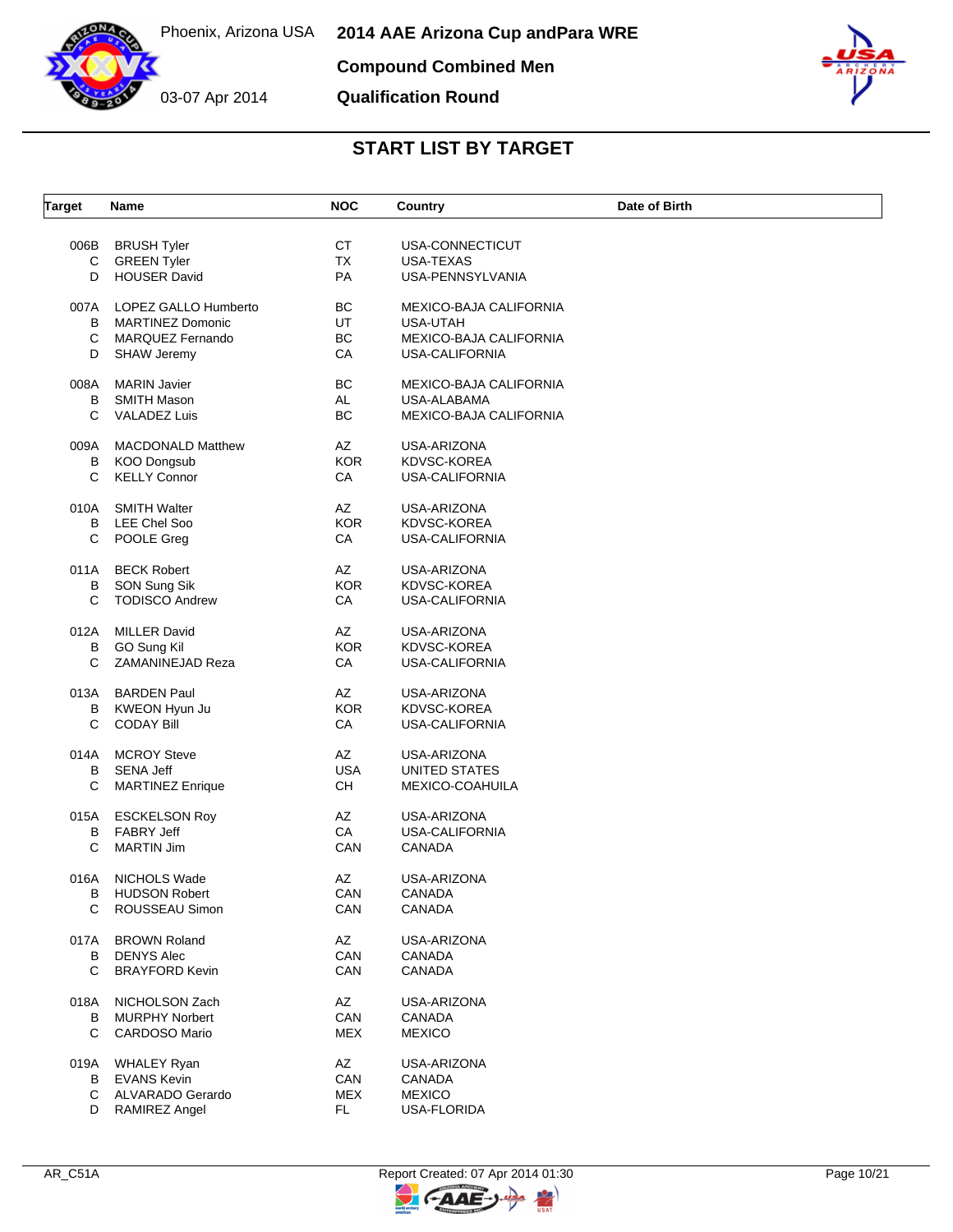



# **Qualification Round**



| <b>Target</b> | Name                                             | <b>NOC</b>       | Country                        | Date of Birth |
|---------------|--------------------------------------------------|------------------|--------------------------------|---------------|
| 020A          | <b>SPECK Michael</b>                             | AZ               | USA-ARIZONA                    |               |
| В             | WILLETT, JR. Rodger                              | VA               | USA-VIRGINA                    |               |
| С             | <b>JAIME Hafid</b>                               | <b>MEX</b>       | <b>MEXICO</b>                  |               |
| D             | FITZGERALD Ryan                                  | МO               | <b>USA-MISSOURI</b>            |               |
|               |                                                  |                  |                                |               |
| 021A          | <b>FISHER Nick</b>                               | AZ               | USA-ARIZONA                    |               |
| В             | <b>GILLINGHAM Tim</b>                            | UT               | USA-UTAH                       |               |
| С             | <b>GONZALEZ Rodolfo</b>                          | MEX              | <b>MEXICO</b>                  |               |
| D             | <b>THORNTON Lance</b>                            | МO               | USA-MISSOURI                   |               |
| 022A          | <b>SIMON Andrew</b>                              | AZ               | USA-ARIZONA                    |               |
| В             | <b>MORENO Joel</b>                               | UT               | USA-UTAH                       |               |
| C             | <b>MEDINA Adolfo</b>                             | <b>MEX</b>       | <b>MEXICO</b>                  |               |
| D             | <b>KENNEDY Jason</b>                             | МA               | USA-MASSACHUSETTS              |               |
|               |                                                  |                  |                                |               |
| 023A          | <b>SHELDON Daniel</b>                            | AZ               | USA-ARIZONA                    |               |
| в             | <b>BENNETT Eric</b>                              | <b>USA</b>       | UNITED STATES                  |               |
| C             | DEL VALLE Daniel K                               | <b>MEX</b>       | <b>MEXICO</b>                  |               |
| D             | <b>WILKIN Joe</b>                                | МA               | USA-MASSACHUSETTS              |               |
| 024A          | <b>MARQUEZ Anthony</b>                           | AZ               | USA-ARIZONA                    |               |
| В             | <b>BOSSON Steven</b>                             | UT               | USA-UTAH                       |               |
| C             | QUEVEDO Cecilio E.                               | <b>MEX</b>       | <b>MEXICO</b>                  |               |
| D             | <b>TURMEL Kevin</b>                              | МA               | USA-MASSACHUSETTS              |               |
|               |                                                  |                  |                                |               |
|               | 025A BASS Henry                                  | UT               | <b>USA-UTAH</b>                |               |
| В             | SHELBY Andre                                     | FL.              | USA-FLORIDA                    |               |
| С             | FIERRO Julio                                     | <b>MEX</b>       | <b>MEXICO</b>                  |               |
| 026A          | <b>SPANGLER Andrew</b>                           | TX               | USA-TEXAS                      |               |
| С             | VISCO Brian                                      | MA               | USA-MASSACHUSETTS              |               |
|               |                                                  |                  |                                |               |
| 027A<br>в     | <b>OSPINA Jose Carlos</b><br><b>LEAR Charles</b> | COL<br><b>MO</b> | <b>COLOMBIA</b>                |               |
| C             | <b>JOHNSON Wyatt</b>                             | WA               | USA-MISSOURI<br>USA-WASHINGTON |               |
|               |                                                  |                  |                                |               |
| 028A          | <b>RIVERA Louie</b>                              | TX               | USA-TEXAS                      |               |
| в             | <b>CARDONA Camilo</b>                            | COL              | <b>COLOMBIA</b>                |               |
| С             | SIEMERING Ken                                    | <b>WA</b>        | USA-WASHINGTON                 |               |
| D             | <b>RAMILA Gabriel</b>                            | <b>GUA</b>       | <b>GUATEMALA</b>               |               |
| 029A          | PHETTEPLACE Enoch                                | ТX               | USA-TEXAS                      |               |
| В             | <b>RUIZ Gustavo</b>                              | CRC.             | COSTA RICA                     |               |
| С             | <b>VINCENT Shawnn</b>                            | WA               | USA-WASHINGTON                 |               |
| D             | <b>PAIZ Rafael</b>                               | <b>GUA</b>       | <b>GUATEMALA</b>               |               |
|               |                                                  |                  |                                |               |
| 030A          | <b>TAYLOR Dacota</b>                             | TX               | USA-TEXAS                      |               |
| В             | <b>WILDE Reo</b>                                 | USA              | UNITED STATES                  |               |
| C             | ARNOLD L.T.                                      | WA               | USA-WASHINGTON                 |               |
| D             | CORDERO Arturo                                   | <b>GUA</b>       | <b>GUATEMALA</b>               |               |
| 031A          | <b>URIAS Gerardo</b>                             | BC               | MEXICO-BAJA CALIFORNIA         |               |
| В             | <b>DEATON Bridger</b>                            | <b>USA</b>       | UNITED STATES                  |               |
| С             | <b>LANE Daniel</b>                               | OH               | USA-OHIO                       |               |
| D             | <b>AUDEH Maurice</b>                             | OR               | USA-OREGON                     |               |
|               |                                                  |                  |                                |               |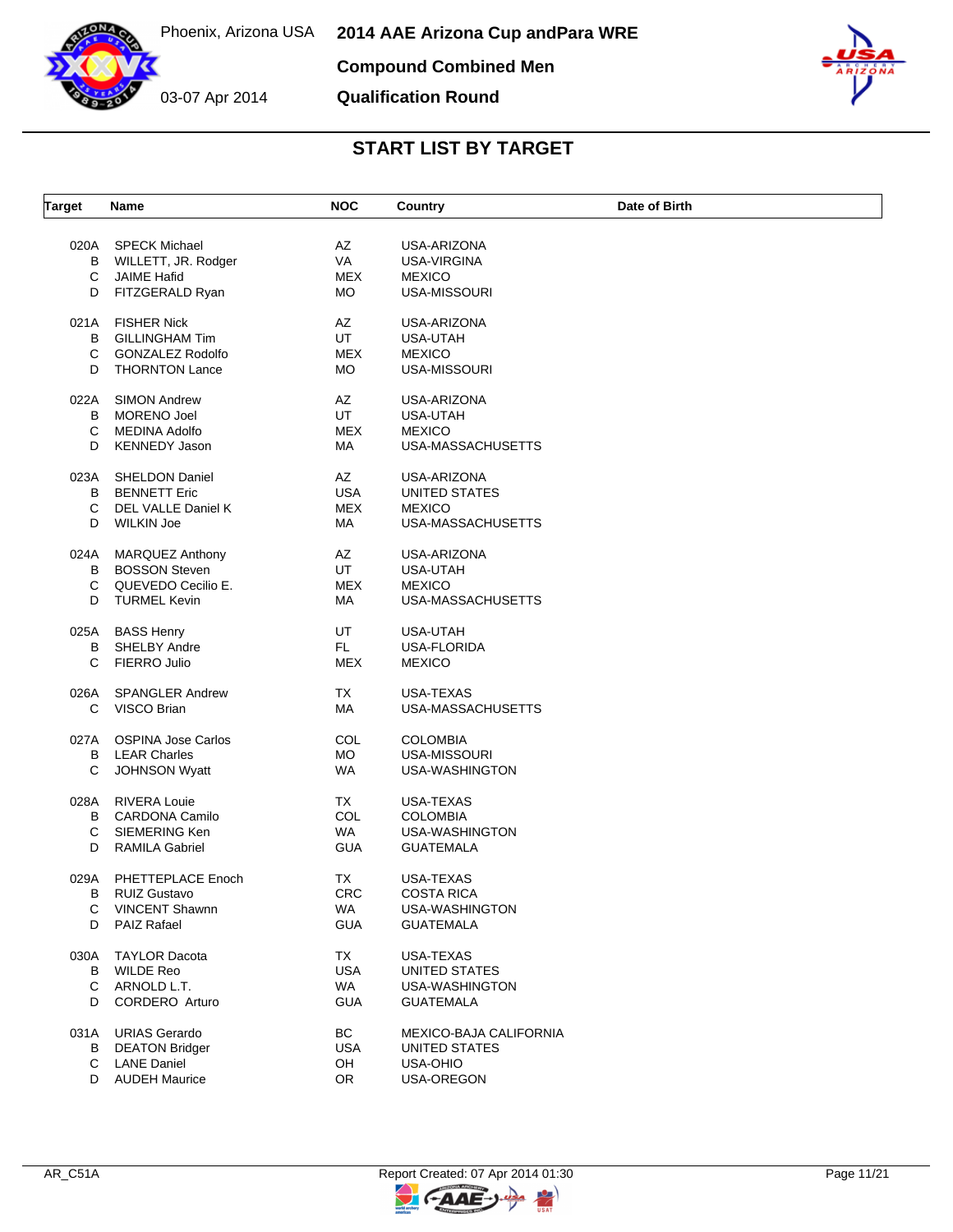

03-07 Apr 2014 **Qualification Round**



| Target | <b>Name</b>                  | <b>NOC</b> | Country                | Date of Birth |
|--------|------------------------------|------------|------------------------|---------------|
|        |                              |            |                        |               |
| 032A   | <b>ALFARO Luis</b>           | <b>BC</b>  | MEXICO-BAJA CALIFORNIA |               |
| B      | <b>GELLENTHIEN Braden</b>    | <b>USA</b> | <b>UNITED STATES</b>   |               |
| C      | <b>CORLEY Jason</b>          | OH         | USA-OHIO               |               |
| D      | <b>ENGLISH Ben</b>           | <b>OR</b>  | <b>USA-OREGON</b>      |               |
| 033A   | RODRIGUEZ Cuauhtemoc         | <b>BC</b>  | MEXICO-BAJA CALIFORNIA |               |
| B      | <b>ANTONIOS Jean-Pierre</b>  | <b>FIN</b> | <b>FINLAND</b>         |               |
| C      | <b>WARDRIP Jason</b>         | <b>CO</b>  | USA-COLORADO           |               |
| 034A   | <b>RIDENOUR Marc</b>         | ID         | USA-IDAHO              |               |
| B      | <b>THOMPSON Benjamin</b>     | <b>SC</b>  | USA-SOUTH CAROLINA     |               |
| C      | PELLEGRINO William           | CO         | USA-COLORADO           |               |
| 035A   | <b>BEAUBOUEF Chance</b>      | <b>TN</b>  | <b>USA-TENNESSEE</b>   |               |
| B      | <b>STUTZMAN Matt</b>         | <b>USA</b> | UNITED STATES          |               |
| C      | <b>SMITH Steve</b>           | AL         | USA-ALABAMA            |               |
| 036A   | <b>ANDERSON Steve</b>        | ID         | <b>USA-IDAHO</b>       |               |
| B      | <b>SEWALL Arthur</b>         | <b>NV</b>  | USA-NEVADA             |               |
| C      | <b>BAILEY Joseph</b>         | MI         | <b>USA-MICHIGAN</b>    |               |
| D      | <b>THOMPSON Jeffrey</b>      | <b>NJ</b>  | USA-NEW JERSEY         |               |
| 037A   | <b>KOLB Dan</b>              | <b>WY</b>  | <b>USA-WYOMING</b>     |               |
| B      | <b>GALVEZ Tito</b>           | <b>MN</b>  | <b>USA-MINNESOTA</b>   |               |
| C      | <b>SMITH Kirk</b>            | <b>BAR</b> | <b>BARBADOS</b>        |               |
|        |                              |            |                        |               |
| 038A   | <b>PAGNI Sergio</b>          | <b>ITA</b> | <b>ITALY</b>           |               |
| B      | <b>LIMBOURNE Scott</b>       | <b>NM</b>  | <b>USA-NEW MEXICO</b>  |               |
| C      | <b>BROADWATER Jesse</b>      | PA         | USA-PENNSYLVANIA       |               |
| D      | PIPER Sep                    | HI         | <b>USA-HAWAII</b>      |               |
| 039A   | <b>DELOCHE Pierre-Julien</b> | <b>FRA</b> | <b>FRANCE</b>          |               |
| в      | <b>HERNANDEZ Roberto</b>     | <b>ESA</b> | EL SALVADOR            |               |
| C      | WILDE Logan                  | UT         | <b>USA-UTAH</b>        |               |
| D      | <b>SULLIVAN Matt</b>         | UT         | <b>USA-UTAH</b>        |               |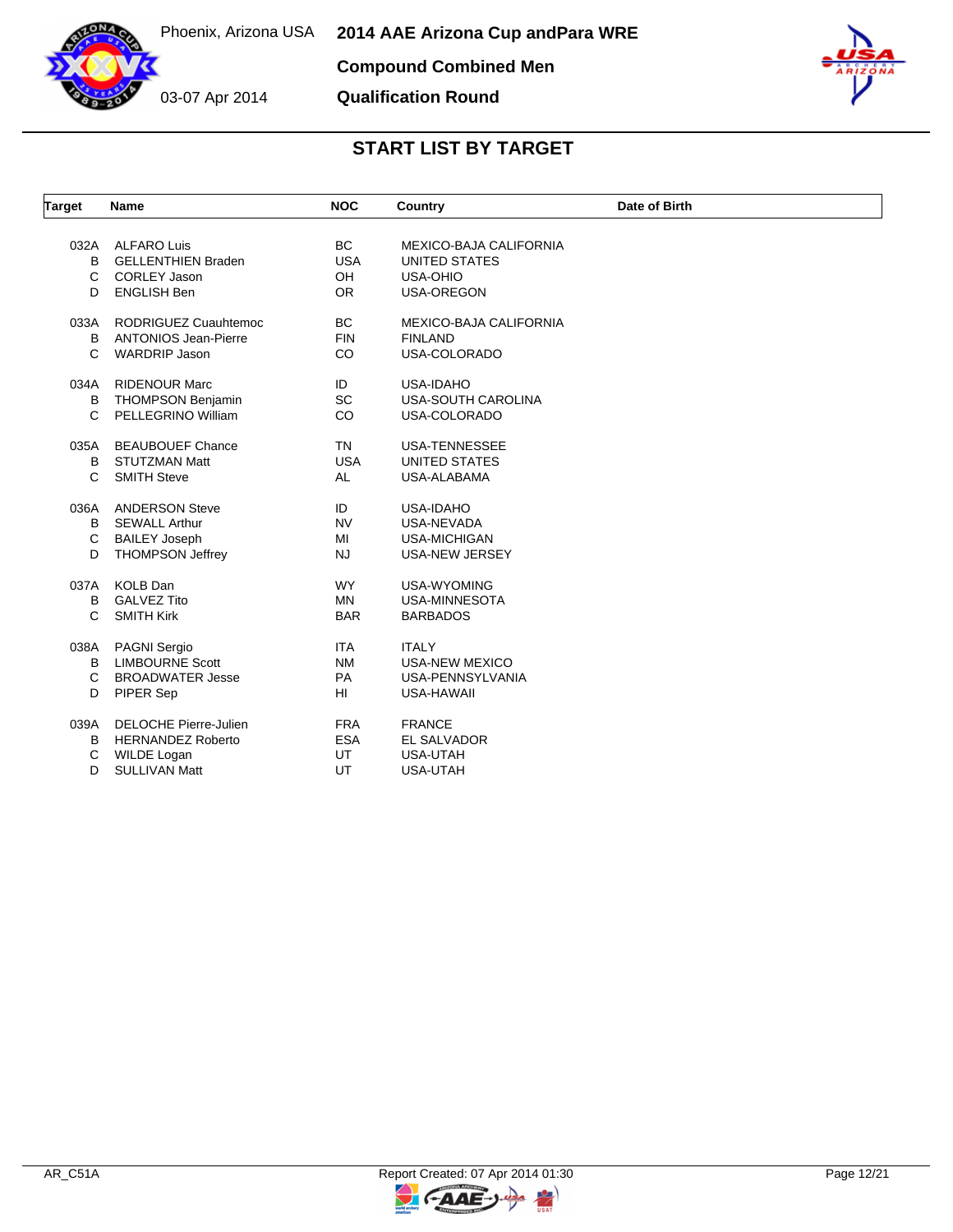

Phoenix, Arizona USA **2014 AAE Arizona Cup and Para WRE Compound Combined Women**

**Qualification Round**



| <b>Target</b> | Name                      | <b>NOC</b>             | Country                       | Date of Birth |
|---------------|---------------------------|------------------------|-------------------------------|---------------|
| 006C          | <b>CYR Gabrielle</b>      | МE                     | USA-MAINE                     |               |
| D             | <b>SEIBERT Alexis</b>     | <b>TN</b>              | USA-TENNESSEE                 |               |
| 007A          | <b>JOHNSON Brittany</b>   | CAN                    | <b>CANADA</b>                 |               |
| В             | TANIGUCHI Sonia Mayu      | CA                     | <b>USA-CALIFORNIA</b>         |               |
| C             | <b>ERTLE Grace</b>        | MI                     | USA-MICHIGAN                  |               |
| D             | <b>KOVAL Jill</b>         | MD                     | USA-MARYLAND                  |               |
| 008A          | VILLEGAS Luz              | BС                     | MEXICO-BAJA CALIFORNIA        |               |
| В             | RAMIREZ Angelica          | FL.                    | USA-FLORIDA                   |               |
| C             | <b>REYNOLDS Danielle</b>  | AZ                     | USA-ARIZONA                   |               |
| D             | <b>HELLER Alexis</b>      | <b>NJ</b>              | USA-NEW JERSEY                |               |
| 009A          | RODRIGUEZ Katya S.        | MEX                    | <b>MEXICO</b>                 |               |
| B             | <b>JOHNSON Elaine</b>     | CAN                    | <b>CANADA</b>                 |               |
| С             | <b>HESS D Arce</b>        | CA                     | <b>USA-CALIFORNIA</b>         |               |
| D             | <b>LOPEZ Abril</b>        | PU                     | MEXICO-PUEBLA                 |               |
| 010A          | ZAMORA Valeria M.         | MEX                    | <b>MEXICO</b>                 |               |
| В             | TREMBLAY Lyne             | CAN                    | <b>CANADA</b>                 |               |
| С             | <b>GROSZKO Dawn</b>       | CAN                    | <b>CANADA</b>                 |               |
| 011A          | SANDOVAL Fernada Del R.   | <b>MEX</b>             | <b>MEXICO</b>                 |               |
| B             | CHAVEZ Martha             | CA                     | <b>USA-CALIFORNIA</b>         |               |
| С             | DUNAWAY Alanna            | CA                     | USA-CALIFORNIA                |               |
|               | 012A CASTILLO Ali Citlali | MEX                    | <b>MEXICO</b>                 |               |
| В             | BRADLEY Angela            | CA                     | <b>USA-CALIFORNIA</b>         |               |
| C             | <b>MORRIS Tricia</b>      | <b>CAN</b>             | <b>CANADA</b>                 |               |
| D             | <b>SKARVAN Tristan</b>    | WI                     | USA-WISCONSIN                 |               |
|               | 013A OCHOA Linda          | MEX                    | <b>MEXICO</b>                 |               |
| В             | VAN NEST Karen            | CAN                    | <b>CANADA</b>                 |               |
| С             | KELLER Lexi               | WI                     | USA-WISCONSIN                 |               |
| 014A          | <b>JONES Erika</b>        | <b>USA</b>             | UNITED STATES                 |               |
| В             | SANTACRUZ Carmen          | BC                     | MEXICO-BAJA CALIFORNIA        |               |
| С             | <b>BOYCE Judi</b>         | WI                     | USA-WISCONSIN                 |               |
| 015A          | MERINO Brenda             | MEX                    | <b>MEXICO</b>                 |               |
| В             | <b>LANCE Sarah</b>        | <b>USA</b>             | UNITED STATES                 |               |
| С             | <b>SALINAS Stephanie</b>  | BС                     | <b>MEXICO-BAJA CALIFORNIA</b> |               |
| D             | NIELSEN Heather           | $\mathsf{A}\mathsf{Z}$ | USA-ARIZONA                   |               |
|               | 016A HERNANDEZ Martha C.  | MEX                    | <b>MEXICO</b>                 |               |
|               | B VAN NATTA Jamie         | <b>USA</b>             | <b>UNITED STATES</b>          |               |
| С             | LOPEZ Tania               | BC                     | MEXICO-BAJA CALIFORNIA        |               |
| D             | <b>BELZNER Catherine</b>  | AZ                     | USA-ARIZONA                   |               |
| 017A          | <b>MADRID Alexis</b>      | MEX                    | <b>MEXICO</b>                 |               |
| В             | <b>DODEMONT Sophie</b>    | <b>FRA</b>             | <b>FRANCE</b>                 |               |
| С             | AMRANI Regina             | UT                     | USA-UTAH                      |               |
| D             | SIELOFF Debra             | AZ                     | USA-ARIZONA                   |               |
|               | 018A LEBECQUE Pascale     | <b>FRA</b>             | <b>FRANCE</b>                 |               |
|               | <b>B</b> HIRASAWA Nako    | <b>JPN</b>             | <b>JAPAN</b>                  |               |
| C             | <b>COLIN Christie</b>     | PA                     | USA-PENNSYLVANIA              |               |
|               |                           |                        |                               |               |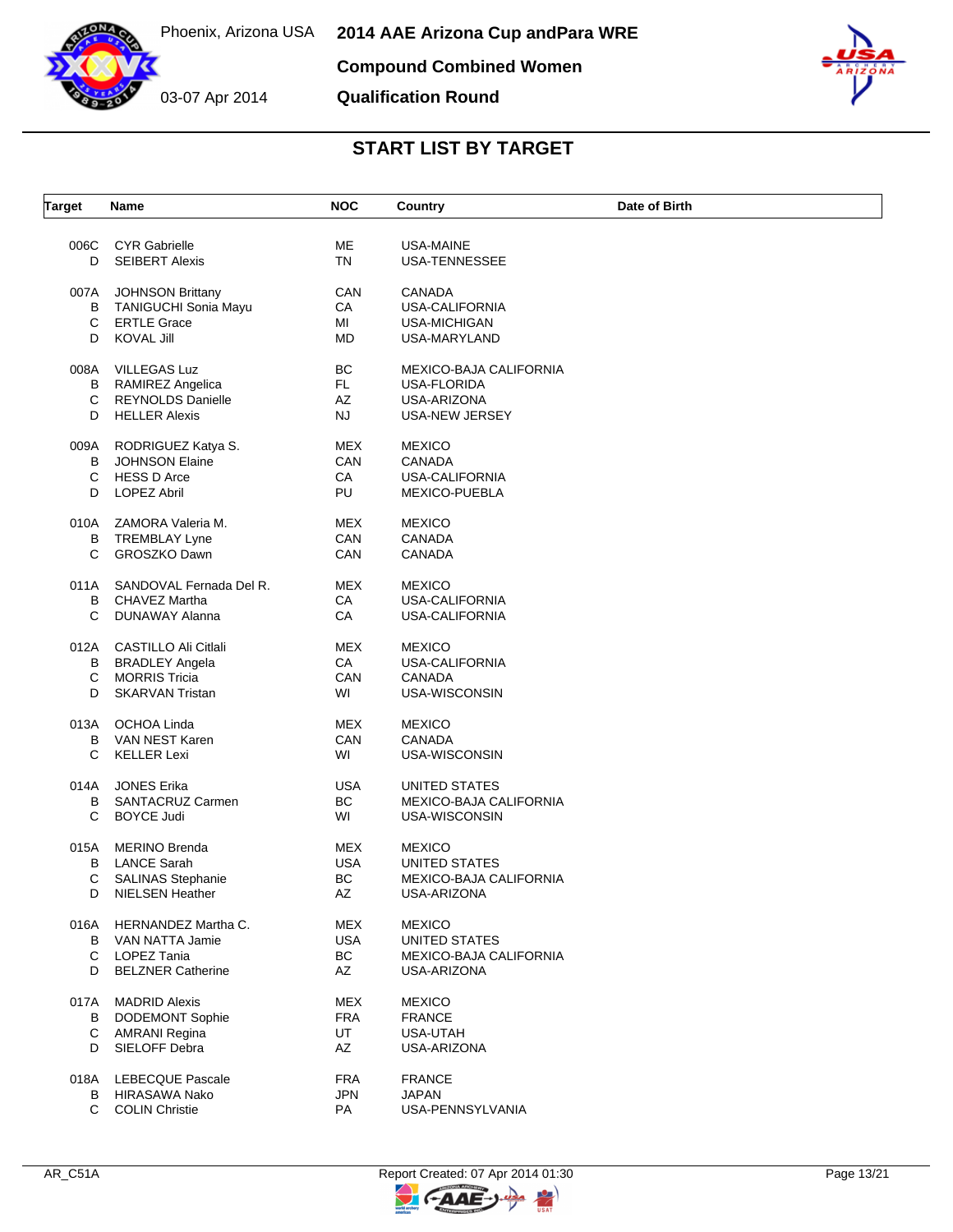



**Qualification Round**



| Name                   | <b>NOC</b>                                  | Country               | Date of Birth |  |
|------------------------|---------------------------------------------|-----------------------|---------------|--|
|                        |                                             |                       |               |  |
| <b>MARTINEZ Diana</b>  | <b>GUA</b>                                  | GUATEMALA             |               |  |
| <b>UMANZOR Marisol</b> | <b>ESA</b>                                  | EL SALVADOR           |               |  |
| <b>BROCK Easter</b>    | UT                                          | USA-UTAH              |               |  |
| LOPEZ Sara             | COL                                         | <b>COLOMBIA</b>       |               |  |
|                        | COL                                         | <b>COLOMBIA</b>       |               |  |
|                        | <b>CT</b>                                   | USA-CONNECTICUT       |               |  |
| <b>MORRIS Carin</b>    | <b>BAR</b>                                  | <b>BARBADOS</b>       |               |  |
| JURENKA Jahna          | MT                                          | USA-MONTANA           |               |  |
| <b>DIAB Bernadette</b> | <b>NJ</b>                                   | <b>USA-NEW JERSEY</b> |               |  |
| <b>BACKIS Vanina</b>   | ARG                                         | <b>ARGENTINA</b>      |               |  |
|                        | <b>MARCEN Maja</b><br><b>GAUVIN Crystal</b> |                       |               |  |

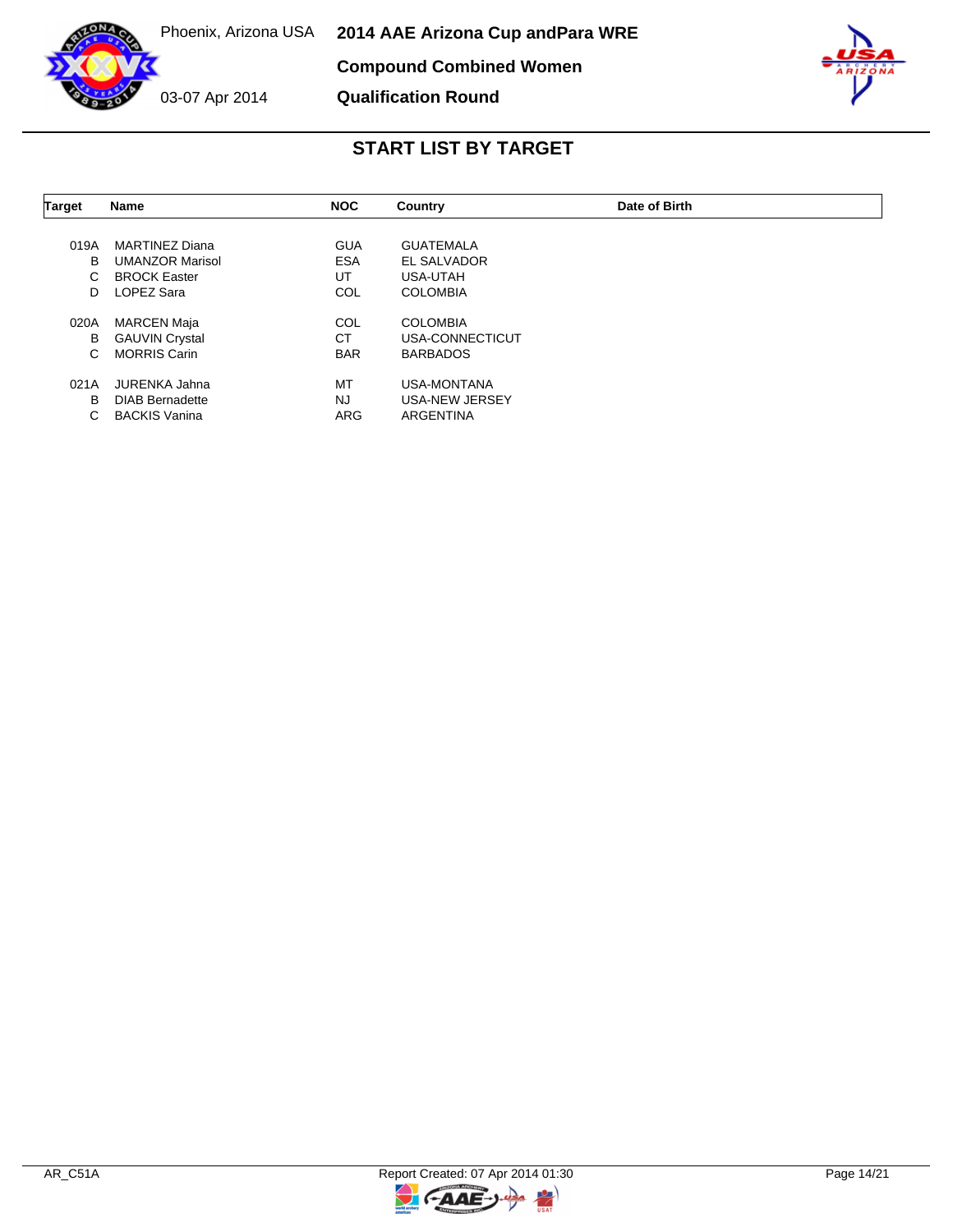

**Compound Cadet Men**

**Qualification Round**



| <b>Target</b> | <b>Name</b>             | <b>NOC</b> | Country                       | Date of Birth |
|---------------|-------------------------|------------|-------------------------------|---------------|
|               |                         |            |                               |               |
| 001A          | <b>BACHMAN Tyler</b>    | AZ         | USA-ARIZONA                   |               |
| B             | <b>WHITE Samuel</b>     | <b>CO</b>  | USA-COLORADO                  |               |
| C             | <b>CHONG Josue</b>      | <b>BC</b>  | <b>MEXICO-BAJA CALIFORNIA</b> |               |
| D             | <b>MORAN Tristan</b>    | CAN        | <b>CANADA</b>                 |               |
| 002A          | <b>JOHNSON Cody</b>     | AZ         | USA-ARIZONA                   |               |
| B             | <b>DEMARCO Max</b>      | <b>CO</b>  | USA-COLORADO                  |               |
| C             | <b>ORIHUELA Gabriel</b> | <b>BC</b>  | <b>MEXICO-BAJA CALIFORNIA</b> |               |
| D             | <b>BENOIT William</b>   | CAN        | <b>CANADA</b>                 |               |
| 003A          | <b>CORRIDORI Jeremy</b> | AZ         | USA-ARIZONA                   |               |
| B             | <b>CLAYTON Jesse</b>    | <b>OR</b>  | <b>USA-OREGON</b>             |               |
| C             | <b>CASTRO Luis</b>      | <b>BC</b>  | <b>MEXICO-BAJA CALIFORNIA</b> |               |
| D             | <b>MENKE Matthew</b>    | <b>MN</b>  | <b>USA-MINNESOTA</b>          |               |
| 004A          | <b>YEE Spencer</b>      | AZ         | USA-ARIZONA                   |               |
| В             | <b>GONZALES Ricardo</b> | <b>CH</b>  | MEXICO-COAHUILA               |               |
| С             | <b>OVIEDO Salvador</b>  | <b>BC</b>  | <b>MEXICO-BAJA CALIFORNIA</b> |               |
| D             | <b>ABELL Cory</b>       | VT         | <b>USA-VERMONT</b>            |               |
| 005A          | <b>CLAYTON Kevin</b>    | <b>VA</b>  | <b>USA-VIRGINA</b>            |               |
| В             | <b>MARCOZZI Gabriel</b> | <b>PA</b>  | USA-PENNSYLVANIA              |               |
| C             | <b>BELL Jimmy</b>       | MA         | USA-MASSACHUSETTS             |               |
| D             | EILINGER Hayden         | <b>ME</b>  | <b>USA-MAINE</b>              |               |
|               |                         |            |                               |               |
| 006A          | <b>BUNKER Logan</b>     | <b>WA</b>  | <b>USA-WASHINGTON</b>         |               |
| 008D          | DE LA GARZA Armando     | <b>CH</b>  | MEXICO-COAHUILA               |               |
| 026B          | DEL BOSQUE Jose G       | <b>CH</b>  | <b>MEXICO-COAHUILA</b>        |               |

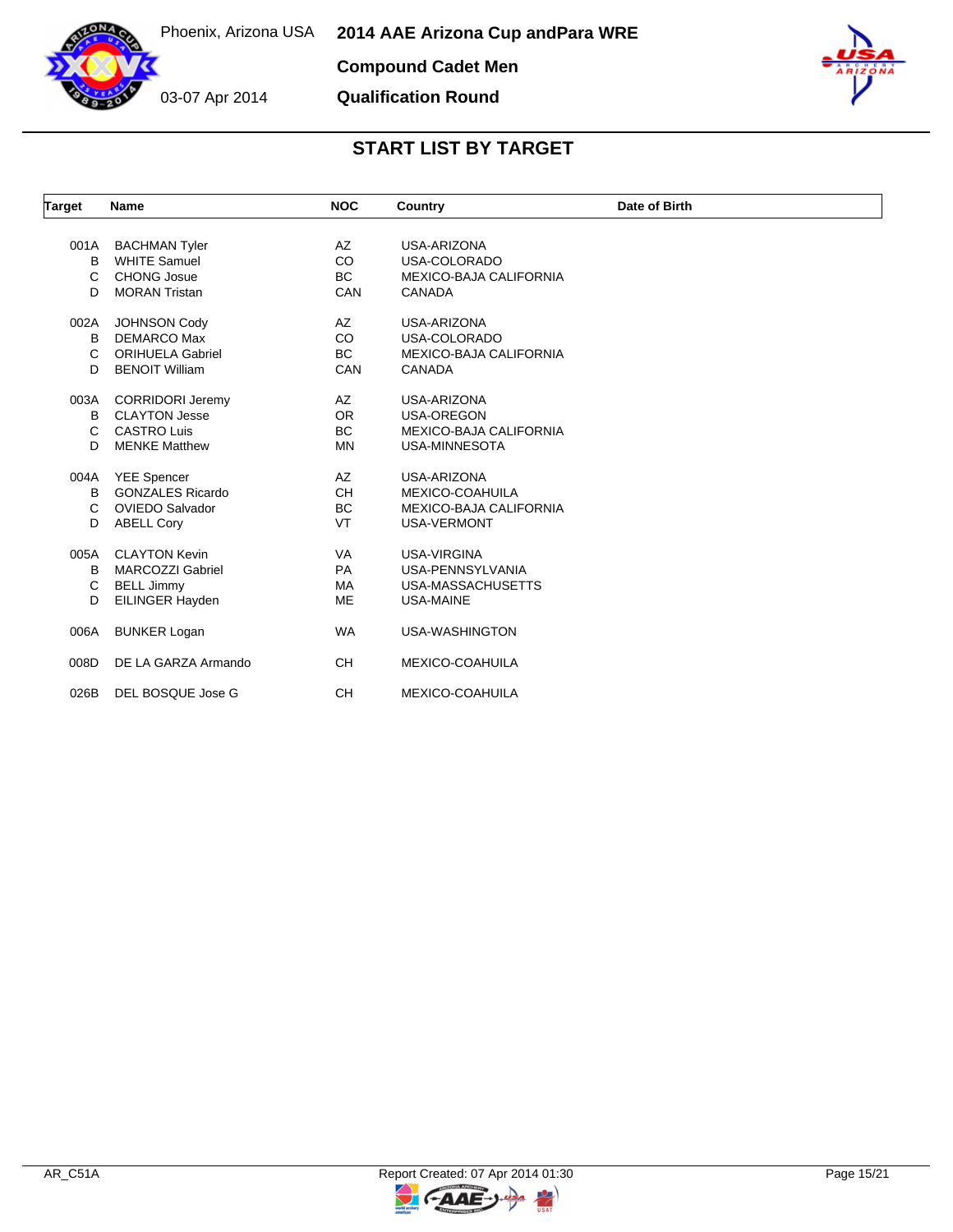

**Compound Cadet Women**

**Qualification Round**



| <b>Target</b> | Name                           | <b>NOC</b> | Country                       | Date of Birth |
|---------------|--------------------------------|------------|-------------------------------|---------------|
|               |                                |            |                               |               |
| 001A          | <b>PAREDES</b> Samantha        | BC.        | MEXICO-BAJA CALIFORNIA        |               |
| B             | <b>WARRINGTON Shelby</b>       | TX         | <b>USA-TEXAS</b>              |               |
| $\mathbf{C}$  | <b>BUTLER Blakelee</b>         | AZ         | USA-ARIZONA                   |               |
| D.            | <b>BLAZEK Allie</b>            | CO         | USA-COLORADO                  |               |
| 002A          | <b>ESTRADA Carolina</b>        | BC.        | <b>MEXICO-BAJA CALIFORNIA</b> |               |
| B             | <b>MCADAMS</b> Georgia         | TX         | <b>USA-TEXAS</b>              |               |
| C.            | <b>RUIZ Alexis</b>             | AZ         | USA-ARIZONA                   |               |
| D.            | <b>TAYLOR Samantha</b>         | CO         | USA-COLORADO                  |               |
| 003A          | <b>HERNANDEZ Ana Paulina</b>   | BC.        | MEXICO-BAJA CALIFORNIA        |               |
| B             | <b>COX Cassidy</b>             | <b>NM</b>  | <b>USA-NEW MEXICO</b>         |               |
| C             | <b>GUNN Danii</b>              | AZ         | USA-ARIZONA                   |               |
| D             | <b>CAIOPOULOS Athena</b>       | CA         | USA-CALIFORNIA                |               |
| 004A          | <b>MORENO Karen</b>            | <b>BC</b>  | MEXICO-BAJA CALIFORNIA        |               |
| В             | <b>HELLER Courtney</b>         | <b>NJ</b>  | <b>USA-NEW JERSEY</b>         |               |
| C             | <b>CROOK Dahlia</b>            | ΚS         | <b>USA-KANSAS</b>             |               |
| D             | <b>CANADAY Allie</b>           | OK         | <b>USA-OKLAHOMA</b>           |               |
| 005A          | CASTRO CASTAÑEDA Emely Joselin | <b>BC</b>  | MEXICO-BAJA CALIFORNIA        |               |
| B             | <b>GIANOS Sarah</b>            | <b>MA</b>  | USA-MASSACHUSETTS             |               |
| C             | PETITT Meagan                  | FL.        | <b>USA-FLORIDA</b>            |               |
| D             | <b>MICHEL Lindsay</b>          | <b>PA</b>  | USA-PENNSYLVANIA              |               |
| 006A          | <b>GRANT Sydney</b>            | GA         | <b>USA-GEORGIA</b>            |               |
| B             | VAZQUEZ Ana Paula              | <b>CH</b>  | MEXICO-COAHUILA               |               |

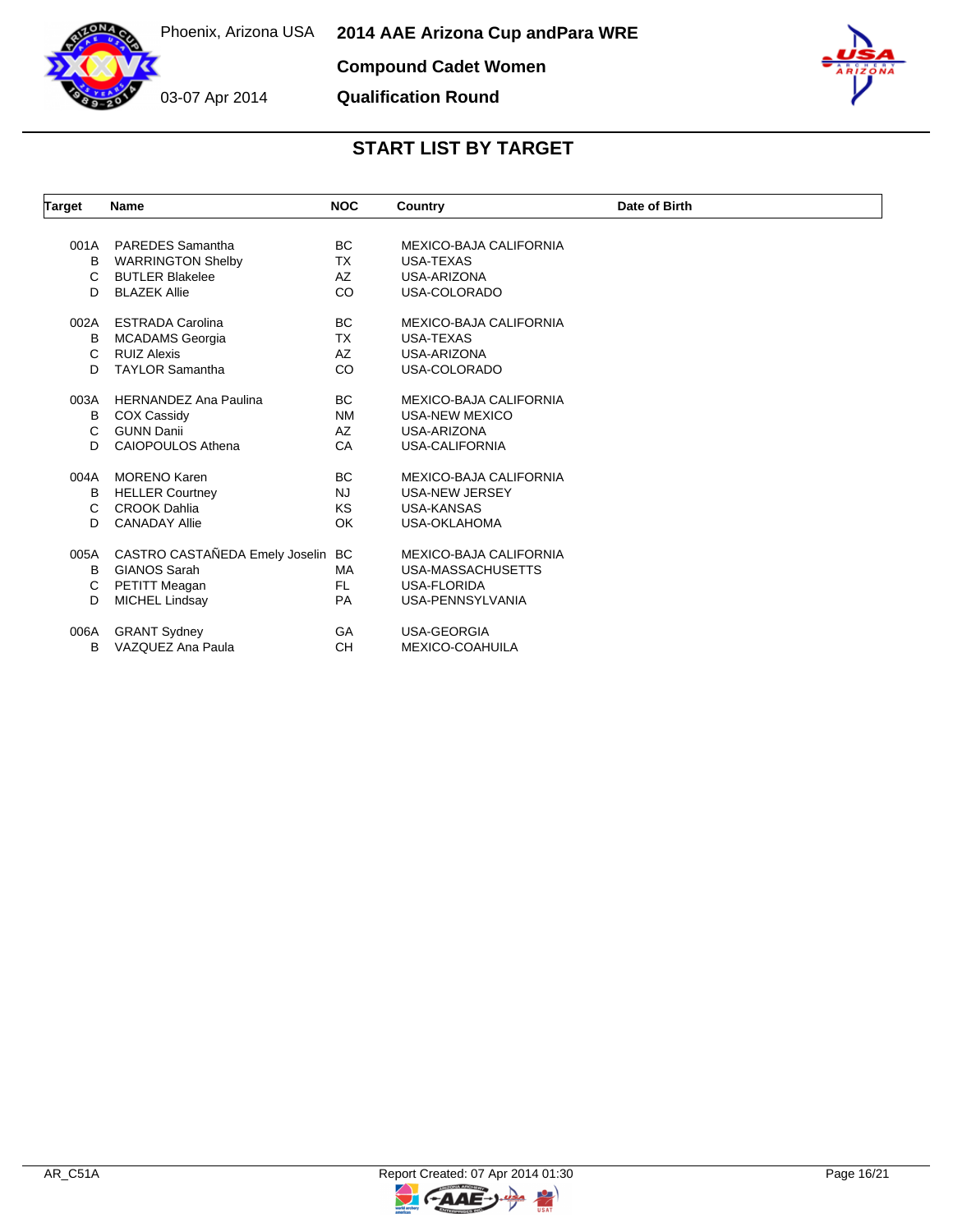



| Target | Name                   | <b>NOC</b> | Country             | Date of Birth |
|--------|------------------------|------------|---------------------|---------------|
| 031B   | CHOI Jeung Youn        | <b>KOR</b> | KDVSC-KOREA         |               |
| 032B   | JUNG Young Joo         | <b>KOR</b> | KDVSC-KOREA         |               |
| 033B   | KOO Ja Yong            | <b>KOR</b> | KDVSC-KOREA         |               |
| 037C   | WATANABE Masayoshi     | JPN        | <b>JAPAN</b>        |               |
| 040B   | AJIMA Yutaka           | <b>JPN</b> | <b>JAPAN</b>        |               |
| 043D   | PALUMBO Timothy        | <b>NY</b>  | <b>USA-NEW YORK</b> |               |
| 044B   | <b>REZENDE Luciano</b> | <b>BRA</b> | <b>BRAZIL</b>       |               |
| 046C   | <b>LUKOW Michael</b>   | UT         | <b>USA-UTAH</b>     |               |
| 049B   | <b>WOLFE Russell</b>   | OK         | <b>USA-OKLAHOMA</b> |               |
| 050B   | <b>PERRY Robert</b>    | ID         | USA-IDAHO           |               |

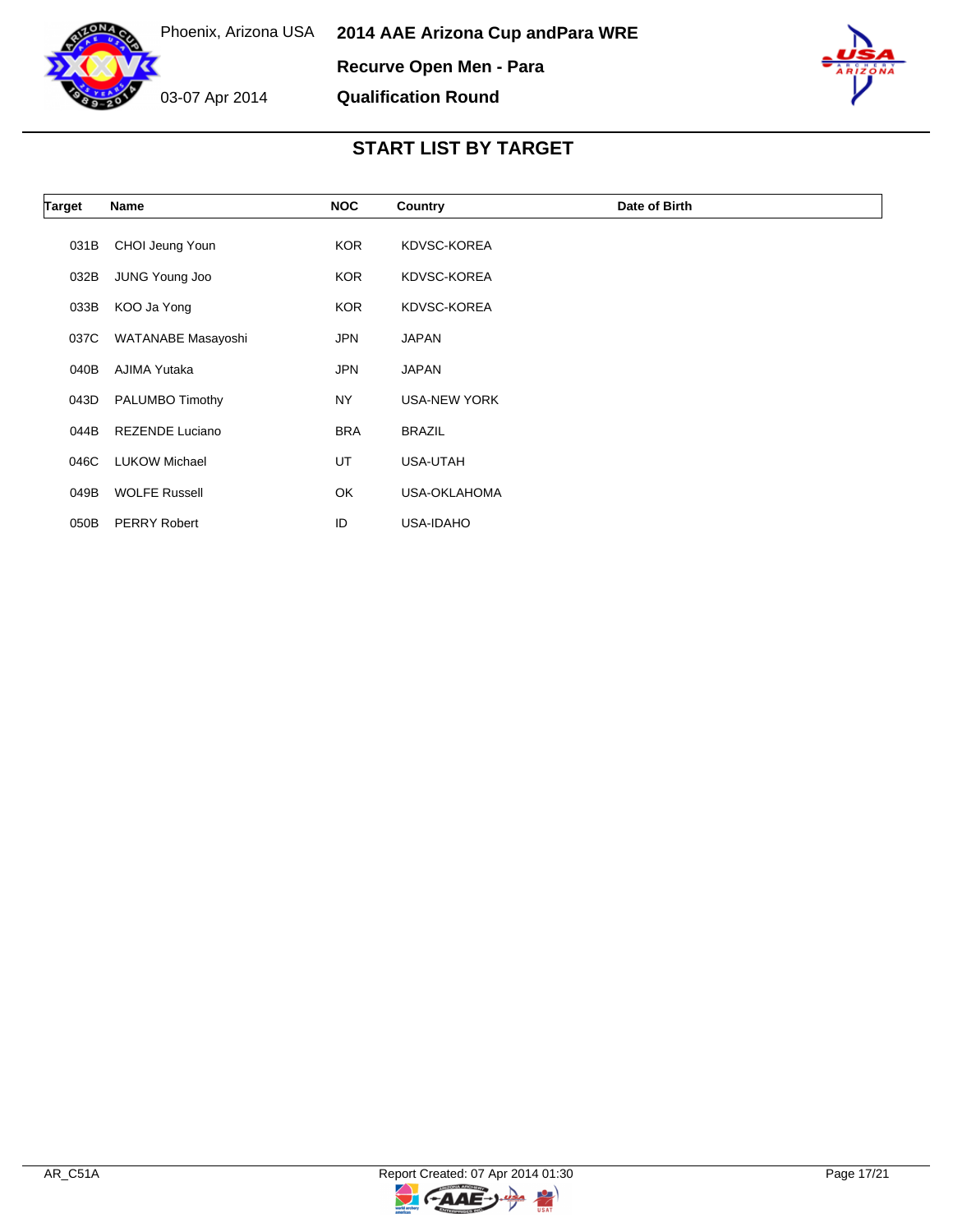



| <b>Target</b> | Name                  | <b>NOC</b> | Country            | Date of Birth |
|---------------|-----------------------|------------|--------------------|---------------|
| 044D          | <b>DUPREE Lori</b>    | <b>TX</b>  | USA-TEXAS          |               |
| 045B          | <b>WALLACE Teresa</b> | <b>SC</b>  | USA-SOUTH CAROLINA |               |
| 051B          | FORD Lee              | GA         | USA-GEORGIA        |               |
| 052B          | LAYOLLE Patricia      | <b>BRA</b> | <b>BRAZIL</b>      |               |
| 054B          | KISS-JOHNSON Kinga    | <b>SC</b>  | USA-SOUTH CAROLINA |               |

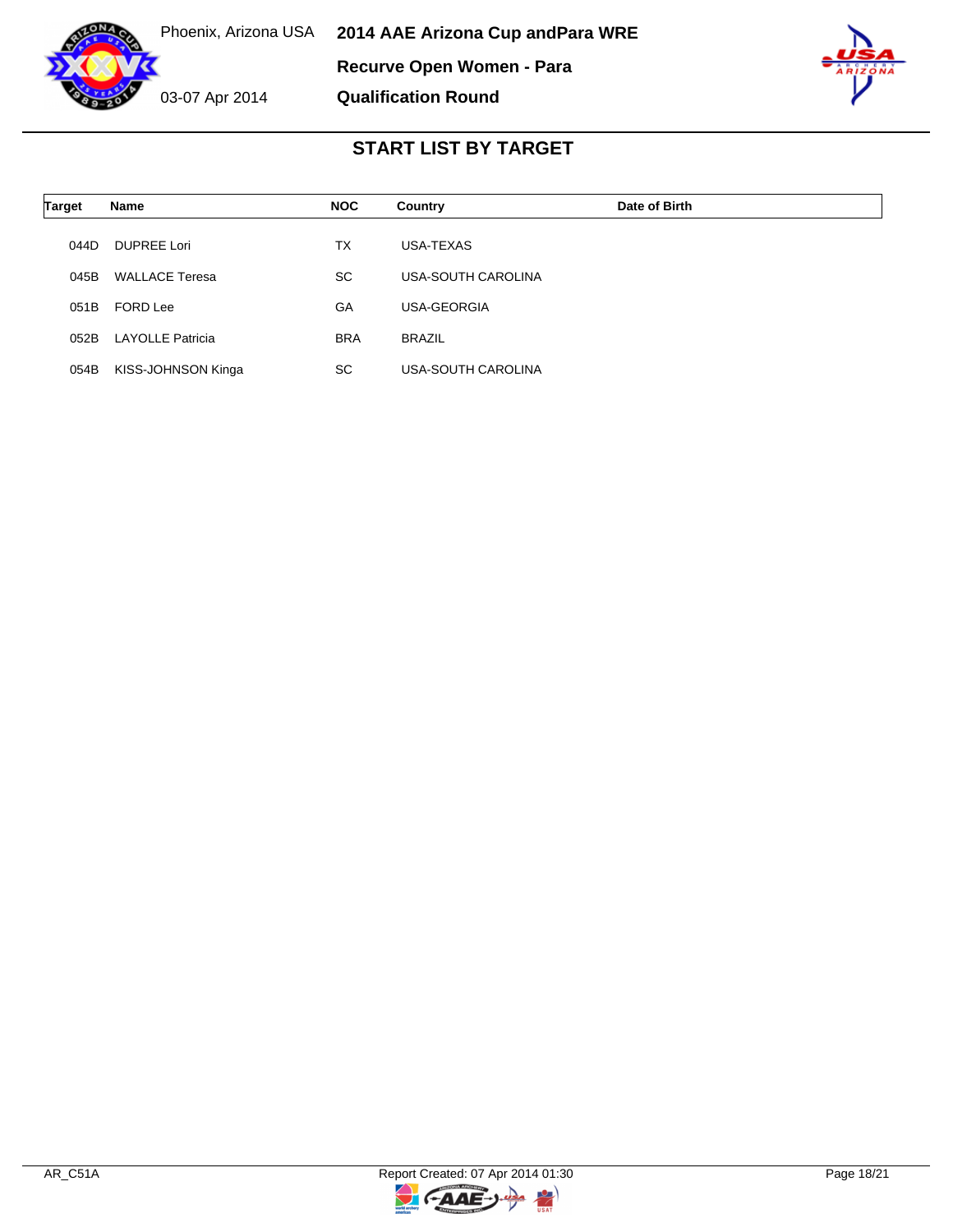



| <b>Target</b> | Name                     | <b>NOC</b> | Country            | Date of Birth |
|---------------|--------------------------|------------|--------------------|---------------|
| 010B          | <b>LEE Chel Soo</b>      | <b>KOR</b> | KDVSC-KOREA        |               |
| 011B          | SON Sung Sik             | KOR        | KDVSC-KOREA        |               |
| 012B          | GO Sung Kil              | <b>KOR</b> | KDVSC-KOREA        |               |
| 013B          | KWEON Hyun Ju            | <b>KOR</b> | KDVSC-KOREA        |               |
| 014B          | SENA Jeff                | <b>USA</b> | UNITED STATES      |               |
| 016B          | <b>HUDSON Robert</b>     | CAN        | CANADA             |               |
| 017B          | <b>DENYS Alec</b>        | CAN        | CANADA             |               |
| 019B          | <b>EVANS Kevin</b>       | CAN        | CANADA             |               |
| 021D          | <b>THORNTON Lance</b>    | MO         | USA-MISSOURI       |               |
| 023B          | <b>BENNETT Eric</b>      | <b>USA</b> | UNITED STATES      |               |
| 024B          | <b>BOSSON Steven</b>     | UT         | USA-UTAH           |               |
| 025B          | SHELBY Andre             | FL.        | <b>USA-FLORIDA</b> |               |
| 030C          | ARNOLD L.T.              | <b>WA</b>  | USA-WASHINGTON     |               |
| 034B          | <b>THOMPSON Benjamin</b> | SC         | USA-SOUTH CAROLINA |               |
| 035B          | <b>STUTZMAN Matt</b>     | <b>USA</b> | UNITED STATES      |               |
| 036C          | <b>BAILEY Joseph</b>     | MI         | USA-MICHIGAN       |               |

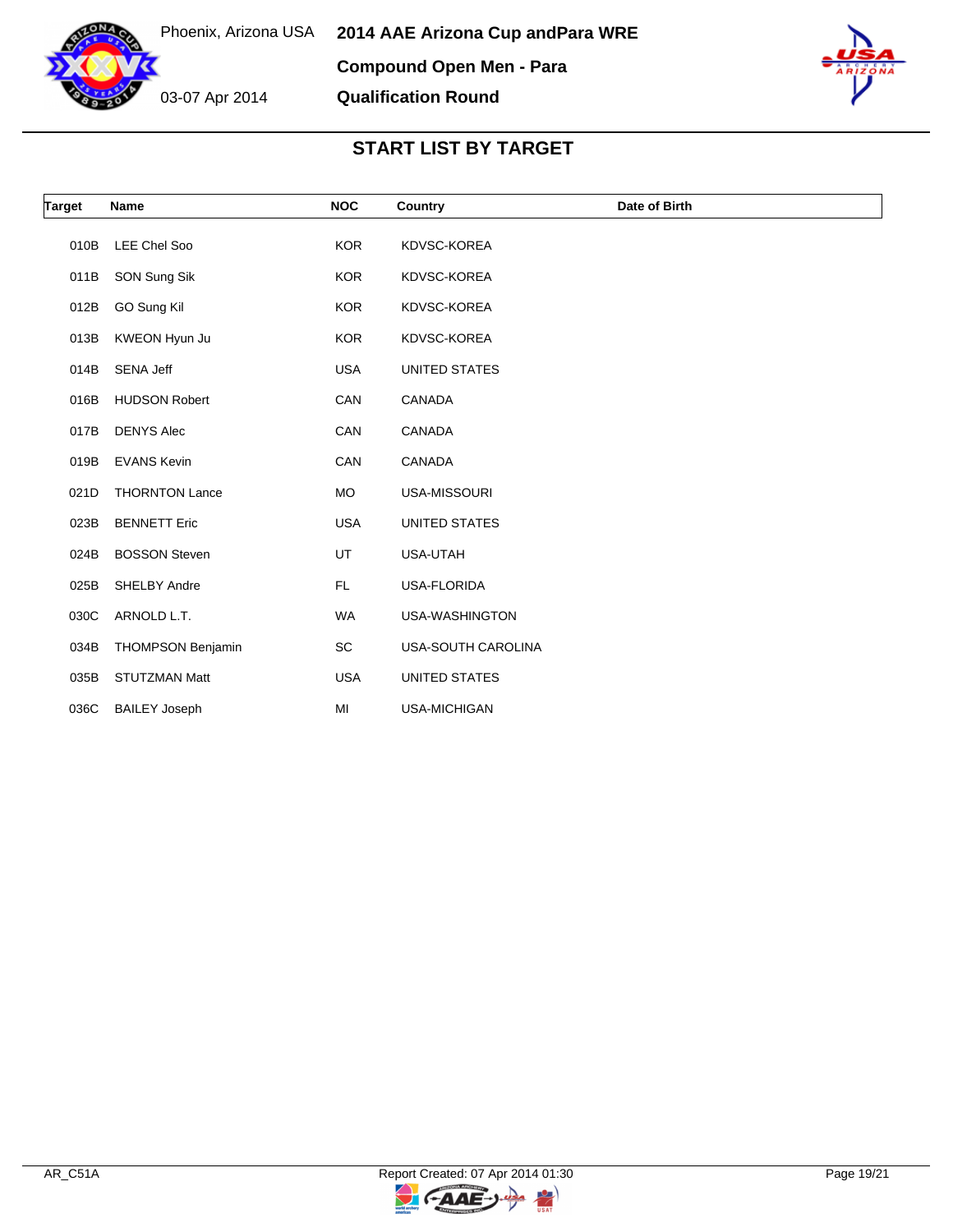



| <b>Target</b> | Name                 | <b>NOC</b> | Country        | Date of Birth |
|---------------|----------------------|------------|----------------|---------------|
| 010B          | <b>TREMBLAY Lyne</b> | CAN        | CANADA         |               |
| 011B          | CHAVEZ Martha        | CA         | USA-CALIFORNIA |               |
| 013B          | VAN NEST Karen       | CAN        | <b>CANADA</b>  |               |
| 018B          | HIRASAWA Nako        | <b>JPN</b> | JAPAN          |               |